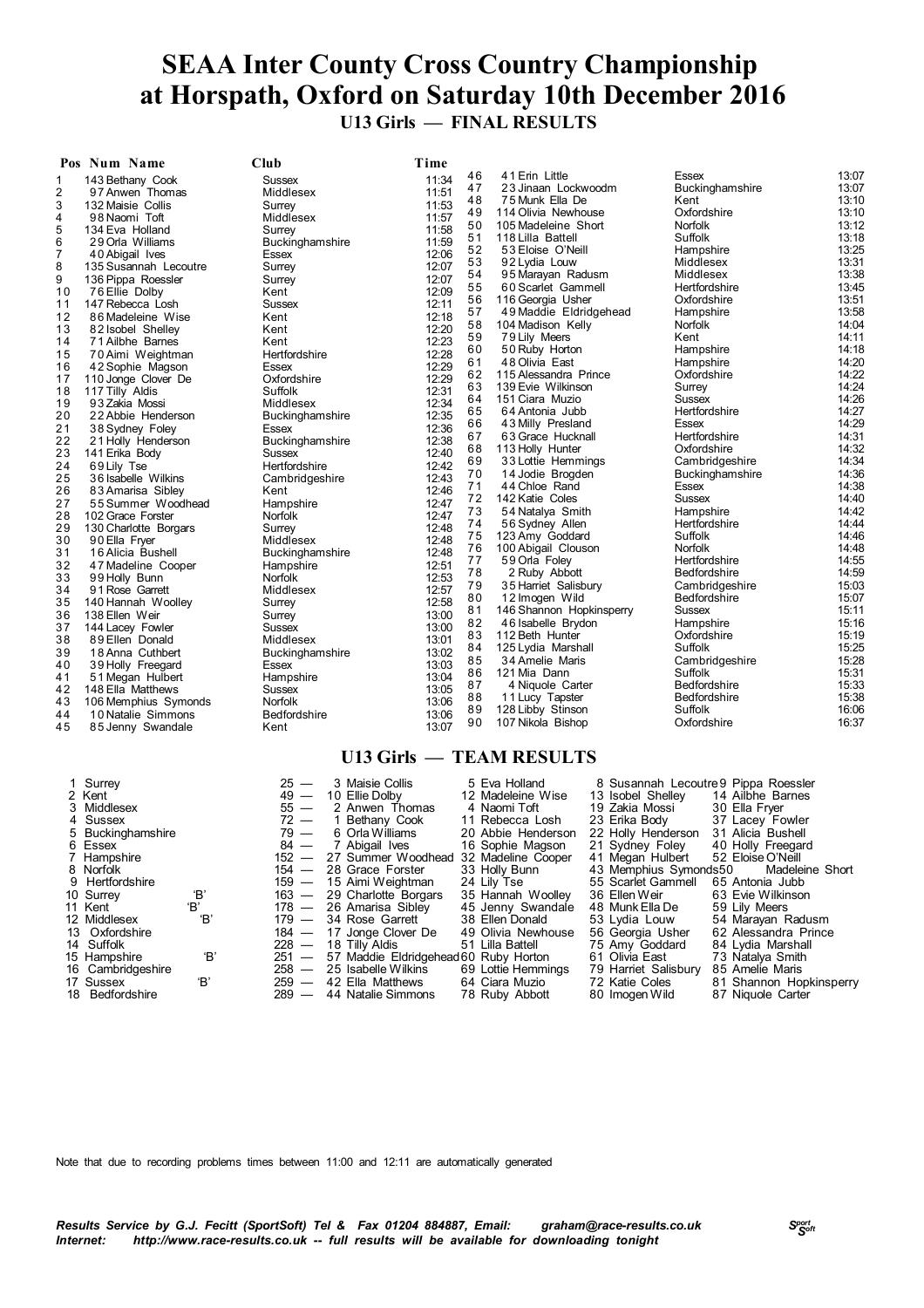**Under 13 Boys — FINAL RESULTS**

|                | Pos Num Name             | Club                   | Time  |    |                           |                        |                |
|----------------|--------------------------|------------------------|-------|----|---------------------------|------------------------|----------------|
| 1              | 282 Jaden Kennedy        | Surrey                 | 11:01 |    | 50 2074 Matthew Crow      | Middlesex              | 12:05          |
| 2              | 286 Felix Vaughan        | Surrey                 | 11:07 |    | 51 2082 AbdiRahim Hamud   | Middlesex              | 12:05          |
| 3              | 259 Ben Cumberland       | Oxfordshire            | 11:10 | 52 | 238 Tom Hutton            | Kent                   | 12:05          |
| 4              | 211 Ryan Martin          | Hampshire              | 11:13 |    | 53 2099 Dylan Michel      | Middlesex              | 12:05          |
| 5              | 207 Ben Brown            | Hampshire              | 11:14 | 54 | 187 Jake Borrett          | Cambridgeshire         | 12:08          |
| 6              | 284 Ethan Scott          | Surrey                 | 11:16 | 55 | 171 Matthew Aldred        | Buckinghamshire        | 12:10          |
| $\overline{7}$ | 210 Harry Hyde           | Hampshire              | 11:17 | 56 | 288 Joeph Collier         | <b>Sussex</b>          | 12:10          |
| 8              | 277 Michael Gar          | Surrey                 | 11:20 | 57 | 222 Sam Hicks             | Hertfordshire          | 12:11          |
| 9              | 275 Sam Bodoano          | Surrey                 | 11:22 | 58 | 253 Joshua Knights        | <b>Norfolk</b>         | 12:11          |
| 10             | 231 Finlay Croll         | Kent                   | 11:24 | 59 | 182 Jack Rose             | Buckinghamshire        | 12:13          |
| 11             | 229 Tom Brash            | Kent                   | 11:25 | 60 | 175 Noah Fletcher         | <b>Buckinghamshire</b> | 12:13          |
| 12             | 242 Matthew Taylor       | Kent                   | 11:28 | 61 | 173 Teague Eaton          | <b>Buckinghamshire</b> | 12:14          |
| 13             | 281 Edward Henderson     | Surrey                 | 11:29 |    | 62 2077 Samuel Greenstein | Middlesex              | 12:15          |
| 14             | 240 Samuel Reardon       | Kent                   | 11:30 | 63 | 215 Douglas Scalley       | Hampshire              | 12:16          |
|                | 15 2080 Nathan Hackley   | Middlesex              | 11:31 |    | 64 2084 Mahiis Hersi      | Middlesex              | 12:16          |
| 16             | 280 Jacob Harrison       | Surrey                 | 11:32 | 65 | 262 Thomas Kent           | Oxfordshire            | 12:16          |
| 17             | 245 Danny Adams          | Norfolk                | 11:34 | 66 | 179 Aidan Murphy          | <b>Buckinghamshire</b> | 12:16          |
|                | 18 2088 Ruairi McGonagle | Middlesex              | 11:35 | 67 | 164 Max Hanford           | Bedfordshire           | 12:16          |
| 19             | 224 Ben Hunter           | Hertfordshire          | 11:35 | 68 | 228 Tommy Wilson          | Hertfordshire          | 12:18          |
| 20             | 213 Callum Olden         |                        | 11:35 | 69 | 159 Noah Campion          | Bedfordshire           | 12:19          |
| 21             | 232 Olukorede Fasina     | Hampshire<br>Kent      | 11:36 | 70 | 202 Toby Linsell          | Essex                  | 12:22          |
|                |                          |                        |       | 71 | 289 Joseph Dobson         | <b>Sussex</b>          | 12:23          |
| 22             | 227 Luca Stubbs          | Hertfordshire          | 11:37 | 72 | 258 Henry Channon         | Oxfordshire            | 12:24          |
| 23             | 285 Alfie Spear          | Surrey                 | 11:39 | 73 | 250 Henry Jonas           | <b>Norfolk</b>         | 12:24          |
| 24             | 177 Woody Jackson        | <b>Buckinghamshire</b> | 11:39 | 74 | 268 Kit Evanslombe        | Suffolk                | 12:25          |
| 25             | 243 Henry Taylor         | Kent                   | 11:41 | 75 | 196 Matthew Blackflock    | Essex                  | 12:26          |
| 26             | 279 Benjamin Harrison    | Surrey                 | 11:43 | 76 |                           |                        | 12:27          |
| 27             | 273 Charlie Turner       | Suffolk                | 11:44 |    | 174 Tom Emery             | Buckinghamshire        |                |
| 28             | 167 Zena Saez            | <b>Bedfordshire</b>    | 11:45 | 77 | 204 S Piskettrichardson   | Essex                  | 12:28<br>12:32 |
| 29             | 274 Jacob Bambury        | Surrey                 | 11:45 | 78 | 257 Jasper Bell           | Oxfordshire            |                |
| 30             | 197 Matthew Brayshaw     | Essex                  | 11:46 |    | 79 2126 Monte Watson      | Middlesex              | 12:35          |
| 31             | 212 Ben Nealon           | Hampshire              | 11:47 | 80 | 230 Ben Campbell          | Kent                   | 12:36          |
| 32             | 199 Alex Ford            | Essex                  | 11:47 | 81 | 161 Tom Deardon           | Bedfordshire           | 12:36          |
| 33             | 263 Rowan Miellingram    | Oxfordshire            | 11:47 | 82 | 208 Thomas Forster        | Hampshire              | 12:36          |
| 34             | 283 Rudi Morrell         | Surrey                 | 11:50 | 83 | 246 Jenson Devlin         | <b>Norfolk</b>         | 12:37          |
| 35             | 180 Cormac Nisbet        | Buckinghamshire        | 11:50 | 84 | 189 Jason Hart            | Cambridgeshire         | 12:37          |
| 36             | 255 Innes O'Malley       | Norfolk                | 11:50 | 85 | 269 Tom Frohn             | Suffolk                | 12:38          |
| 37             | 192 Jonny Peate          | Cambridgeshire         | 11:52 | 86 | 205 Luke Pullen           | Essex                  | 12:38          |
| 38             | 186 Jorge Aguilaragon    | Cambridgeshire         | 11:53 | 87 | 191 Gabe Parmenter        | Cambridgeshire         | 12:39          |
| 39             | 290 Jonas Judah          | Sussex                 | 11:55 | 88 | 254 Toby Nelson           | Norfolk                | 12:39          |
| 40             | 266 Freddie Adams        | Suffolk                | 11:56 | 89 | 271 Edward Rufford        | Suffolk                | 12:40          |
| 41             | 198 Aidan Cahill         | Essex                  | 11:57 | 90 | 218 Jamie Bailey          | Hertfordshire          | 12:41          |
| 42             | 221 Dan Gill             | Hertfordshire          | 11:57 | 91 | 162 Odoka Fentleman       | Bedfordshire           | 12:42          |
| 43             | 194 Joseph Wheeler       | Cambridgeshire         | 11:58 | 92 | 190 George Keen           | Cambridgeshire         | 12:48          |
| 44             | 195 Corban Wood          | Cambridgeshire         | 12:00 | 93 | 247 Zak Houghton          | Norfolk                | 12:54          |
| 45             | 292 Carlos Nietoparr     | Sussex                 | 12:00 | 94 | 220 Ben Crooks            | Hertfordshire          | 13:11          |
| 46             | 158 Chris Brodie         | <b>Bedfordshire</b>    | 12:01 | 95 | 166 Daniel May            | Bedfordshire           | 13:24          |
| 47             | 217 Lex Vaughan          | Hampshire              | 12:01 | 96 | 251 Jeya Kandola          | <b>Norfolk</b>         | 13:33          |
| 48             | 276 Theo Cheshire        | Surrey                 | 12:01 | 97 | 295 Ethan Ward            | <b>Sussex</b>          | 14:30          |
| 49             | 160 Tristan Cook         | <b>Bedfordshire</b>    | 12:05 | 98 | 226 Robert Quigley        | Hertfordshire          |                |

#### **Under 13 Boys — TEAM RESULTS**

| 1 Surrey           |     | 17 —    | 1 Jaden Kennedy                        | 2 Felix Vaughan                       | 6 Ethan Scott      | 8 Michael Gar      |
|--------------------|-----|---------|----------------------------------------|---------------------------------------|--------------------|--------------------|
| 2 Hampshire        |     | $36 -$  | 4 Ryan Martin                          | 5 Ben Brown                           | 7 Harry Hyde       | 20 Callum Olden    |
| 3 Kent             |     | $47 -$  | 10 Finlay Croll                        | 11 Tom Brash                          | 12 Matthew Taylor  | 14 Samuel Reardon  |
| 4 Surrey           | 'B' | $61 -$  | 9 Sam Bodoano                          | 13 Edward Henderson 16 Jacob Harrison |                    | 23 Alfie Spear     |
| 5 Middlesex        |     | 134 —   | 15 Nathan Hackley                      | 18 Ruairi McGonagle                   | 50 Matthew Crow    | 51 AbdiRahim Hamud |
| 6 Hertfordshire    |     | 140 —   | 19 Ben Hunter                          | 22 Luca Stubbs                        | 42 Dan Gill        | 57 Sam Hicks       |
| 7 Cambridgeshire   |     |         | 162 - 37 Jonny Peate                   | 38 Jorge Aguilaragon                  | 43 Joseph Wheeler  | 44 Corban Wood     |
| 8 Buckinghamshire  |     |         | 173 - 24 Woody Jackson                 | 35 Cormac Nisbet                      | 55 Matthew Aldred  | 59 Jack Rose       |
| 9 Essex            |     |         | 173 - 30 Matthew Brayshaw 32 Alex Ford |                                       | 41 Aidan Cahill    | 70 Toby Linsell    |
| 10 Oxfordshire     |     | 173 —   | 3 Ben Cumberland                       | 33 Rowan Miellingram                  | 65 Thomas Kent     | 72 Henry Channon   |
| 11 Kent            | 'B' |         | 178 - 21 Olukorede Fasina              | 25 Henry Taylor                       | 52 Tom Hutton      | 80 Ben Campbell    |
| 12 Norfolk         |     |         | 184 - 17 Danny Adams                   | 36 Innes O'Malley                     | 58 Joshua Knights  | 73 Henry Jonas     |
| 13 Bedfordshire    |     |         | $190 - 28$ Zena Saez                   | 46 Chris Brodie                       | 49 Tristan Cook    | 67 Max Hanford     |
| 14 Sussex          |     |         | $211 - 39$ Jonas Judah                 | 45 Carlos Nietoparr                   | 56 Joeph Collier   | 71 Joseph Dobson   |
| 15 Hampshire       | 'B' | $223 -$ | 31 Ben Nealon                          | 47 Lex Vaughan                        | 63 Douglas Scalley | 82 Thomas Forster  |
| 16 Suffolk         |     | $226 -$ | 27 Charlie Turner                      | 40 Freddie Adams                      | 74 Kit Evanslombe  | 85 Tom Frohn       |
| 17 Middlesex       | 'B' | $258 -$ | 53 Dylan Michel                        | 62 Samuel Greenstein 64 Mahiis Hersi  |                    | 79 Monte Watson    |
| 18 Buckinghamshire | 'В' | $263 -$ | 60 Noah Fletcher                       | 61 Teague Eaton                       | 66 Aidan Murphy    | 76 Tom Emery       |
| 19 Cambridgeshire  | 'В' | $317 -$ | 54 Jake Borrett                        | 84 Jason Hart                         | 87 Gabe Parmenter  | 92 George Keen     |
| 20 Bedfordshire    | 'B' | $336 -$ | 69 Noah Campion                        | 81 Tom Deardon                        | 91 Odoka Fentleman | 95 Daniel May      |
| 21 Hertfordshire   | 'B' | $350 -$ | 68 Tommy Wilson                        | 90 Jamie Bailey                       | 94 Ben Crooks      | 98 Robert Quigley  |
| 22 Norfolk         | 'B' | $360 -$ | 83 Jenson Devlin                       | 88 Toby Nelson                        | 93 Zak Houghton    | 96 Jeya Kandola    |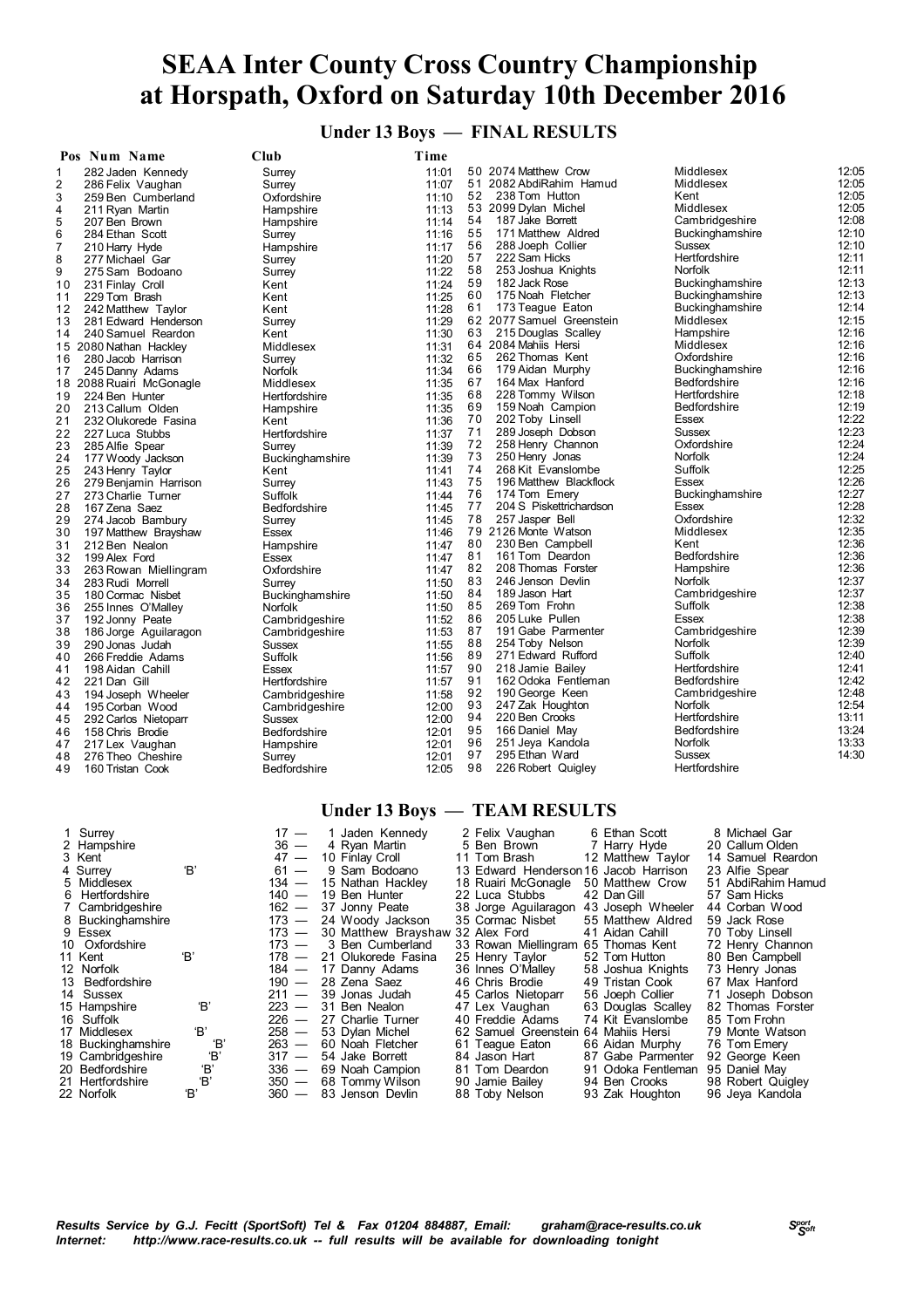#### **U15 Girls — FINAL RESULTS**

|          | Pos Num Name                                   | Club                                                                                                         | Time           |          |                                                                 |                                      |                                          |                |
|----------|------------------------------------------------|--------------------------------------------------------------------------------------------------------------|----------------|----------|-----------------------------------------------------------------|--------------------------------------|------------------------------------------|----------------|
| 1        | 438 Dominique Corradi                          | Surrey                                                                                                       | 15:09          | 55       | 454 Lois Dooley                                                 |                                      | <b>Sussex</b>                            | 16:46          |
| 2        | 398 Ava White                                  | Middlesex                                                                                                    | 15:13          | 56<br>57 | 431 Amy Graham<br>440 Tola Pearse                               |                                      | Suffolk<br>Surrey                        | 16:47<br>16:48 |
| 3<br>4   | 439 Olivia McDonald<br>327 Shannon Flockhart   | Surrey<br>Cambridgeshire                                                                                     | 15:15<br>15:23 | 58       | 365 Caitlin Johal                                               |                                      | Hertfordshire                            | 16:49          |
| 5        | 310 Tia Wilson                                 | <b>Bedfordshire</b>                                                                                          | 15:24          | 59       | 325 Katie Thompson                                              |                                      | <b>Buckinghamshire</b>                   | 16:49          |
| 6        | 458 Olivia Wiseman                             | Sussex                                                                                                       | 15:25          | 60       | 426 Kennedy Sacha                                               |                                      | Oxfordshire                              | 16:49          |
| 7        | 351 Saffron Moore                              | Hampshire                                                                                                    | 15:28          | 61       | 326 Cerys Vico                                                  |                                      | <b>Buckinghamshire</b>                   | 16:52          |
| 8        | 348 Ellie Farrow                               | Hampshire                                                                                                    | 15:30          | 62       | 429 Katie Challinger                                            |                                      | Suffolk                                  | 16:53          |
| 9        | 379 Alexandra Millard                          | Kent                                                                                                         | 15:34          | 63       | 347 Lydia Carter<br>331 Amber Park                              |                                      | Hampshire                                | 16:54<br>16:55 |
| 10<br>11 | 390 Charlotte Buckley<br>446 Charlotte Vaughan | Middlesex<br>Surrey                                                                                          | 15:36<br>15:38 | 64<br>65 | 361 Niamh Gallagher                                             |                                      | Cambridgeshire<br>Hertfordshire          | 16:58          |
| 12       | 354 Isabel Richardson                          | Hampshire                                                                                                    | 15:41          | 66       | 434 Emilla Salsby                                               |                                      | Suffolk                                  | 17:00          |
| 13       | 311 Phoebe Anderson                            | Buckinghamshire                                                                                              | 15:41          | 67       | 340 Helena Dyce                                                 |                                      | Essex                                    | 17:03          |
| 14       | 413 Meredith Winship                           | Norfolk                                                                                                      | 15:51          | 68       | 416 Mieke Bedlington                                            |                                      | Oxfordshire                              | 17:04          |
| 15       | 324 Kitty Shepherdcross                        | Buckinghamshire                                                                                              | 15:53          | 69       | 450 Harriet Bloor                                               |                                      | <b>Sussex</b>                            | 17:08          |
| 16<br>17 | 387 Beth Williams                              | Kent<br>Kent                                                                                                 | 15:57<br>15:57 | 70<br>71 | 342 Savana Sirkett<br>391 Melina Duer                           |                                      | Essex<br>Middlesex                       | 17:10<br>17:11 |
| 18       | 383 Morgan Squibb<br>346 Nicole Ainsworth      | Hampshire                                                                                                    | 15:59          | 72       | 403 Ellie Foster                                                |                                      | <b>Norfolk</b>                           | 17:12          |
| 19       | 341 Hayley Instance                            | Essex                                                                                                        | 16:00          | 73       | 399 Lucy O'Brien                                                |                                      | Middlesex                                | 17:13          |
| 20       | 457 Maya Ramnarine                             | <b>Sussex</b>                                                                                                | 16:01          | 74       | 333 Matilda Taylor                                              |                                      | Cambridgeshire                           | 17:14          |
| 21       | 441 Ellie Sakara                               | Surrey                                                                                                       | 16:03          | 75       | 358 Cooke Bluebell                                              |                                      | Hertfordshire                            | 17:14          |
| 22       | 376 Katie Goodge                               | Kent                                                                                                         | 16:04          | 76<br>77 | 308 Lucymae Shepherd<br>382 Steph Puxty                         |                                      | Bedfordshire<br>Kent                     | 17:14<br>17:18 |
| 23<br>24 | 442 Rachel Pharoah<br>364 Grace Ingles         | Surrey<br>Hertfordshire                                                                                      | 16:05<br>16:05 | 78       | 377 Matilda Hall                                                |                                      | Kent                                     | 17:20          |
| 25       | 447 Abi White                                  | Surrey                                                                                                       | 16:06          | 79       | 393 Anna Janke                                                  |                                      | Middlesex                                | 17:21          |
| 26       | 372 Jane Williamson                            | Hertfordshire                                                                                                | 16:06          | 80       | 338 Annalie Cole                                                |                                      | Essex                                    | 17:24          |
| 27       | 352 P Moriartypalios                           | Hampshire                                                                                                    | 16:07          | 81       | 385 Meghan Watson                                               |                                      | Kent                                     | 17:25          |
| 28       | 350 Isobel Mannion                             | Hampshire                                                                                                    | 16:10          | 82       | 315 Montana Edghill                                             |                                      | <b>Buckinghamshire</b>                   | 17:27          |
| 29       | 314 Barbara Deloning                           | Buckinghamshire                                                                                              | 16:11          | 83<br>84 | 452 Evie Clements<br>302 Holly Hodgkinson                       |                                      | Sussex<br>Bedfordshire                   | 17:27<br>17:27 |
| 30<br>31 | 337 Grace Burrell<br>430 Holly Fisher          | Essex<br>Suffolk                                                                                             | 16:12<br>16:12 | 85       | 359 Sophia Dempsey                                              |                                      | Hertfordshire                            | 17:29          |
| 32       | 345 Molly Sweetman                             | Essex                                                                                                        | 16:13          | 86       | 425 Daisy Palmer                                                |                                      | Oxfordshire                              | 17:31          |
| 33       | 404 Katie Goldsmith                            | Norfolk                                                                                                      | 16:14          | 87       | 362 Mia Groom                                                   |                                      | Hertfordshire                            | 17:36          |
| 34       | 368 Kiera Stern                                | Hertfordshire                                                                                                | 16:14          | 88       | 417 Rachel Burton                                               |                                      | Oxfordshire                              | 17:38          |
| 35       | 402 Abigail Durrand                            | Norfolk                                                                                                      | 16:14          | 89       | 356 Emily Alderson                                              |                                      | Hertfordshire                            | 17:47          |
| 36       | 437 Lucy Broderick                             | Surrey                                                                                                       | 16:14          | 90<br>91 | 421 Hermione Jewel<br>423 Leonie Kennedy                        |                                      | Oxfordshire<br>Oxfordshire               | 17:52<br>17:53 |
| 37<br>38 | 407 Olivia Miller<br>319 Molly Jones           | Norfolk<br>Buckinghamshire                                                                                   | 16:16<br>16:18 | 92       | 449 Rachel Berry                                                |                                      | Sussex                                   | 17:57          |
| 39       | 408 Jessica Norkett                            | Norfolk                                                                                                      | 16:20          | 93       | 335 Katie Tasker                                                |                                      | Cambridgeshire                           | 17:58          |
| 40       | 388 Charlotte Young                            | Kent                                                                                                         | 16:27          | 94       | 366 Scarlett Kent                                               |                                      | Hertfordshire                            | 18:01          |
| 41       | 349 Alice Garner                               | Hampshire                                                                                                    | 16:27          | 95       | 432 Kirsten O'Brien                                             |                                      | Suffolk                                  | 18:08          |
| 42       | 389 Isabel Atkins                              | Middlesex                                                                                                    | 16:28          | 96       | 316 Morgan Hanson                                               |                                      | Buckinghamshire                          | 18:09          |
| 43       | 336 Lily Bath                                  | Essex                                                                                                        | 16:29          | 97<br>98 | 445 Jessica Tabraham<br>330 Olivia Mead                         |                                      | Surrey<br>Cambridgeshire                 | 18:10<br>18:14 |
| 44<br>45 | 427 Sarah Barker<br>405 Emma Hunter            | Suffolk<br>Norfolk                                                                                           | 16:30<br>16:31 | 99       | 334 Aino Turunen                                                |                                      | Cambridgeshire                           | 18:20          |
| 46       | 369 Lucy Taylor                                | Hertfordshire                                                                                                | 16:32          |          | 100 428 Chloe Cavill                                            |                                      | Suffolk                                  | 18:22          |
| 47       | 418 Beth Darwent                               | Oxfordshire                                                                                                  | 16:34          |          | 101 357 Elizabeth Bentham                                       |                                      | Hertfordshire                            | 18:31          |
| 48       | 412 Ellie Tavlor                               | Norfolk                                                                                                      | 16:36          |          | 102 415 Lottie Barwick                                          |                                      | Oxfordshire                              | 18:53          |
| 49       | 443 Emiko Salvi                                | Surrey                                                                                                       | 16:37          |          | 103 370 Beatrice Towers                                         |                                      | Hertfordshire                            | 18:55          |
| 50<br>51 | 453 Harmony Cooper                             | Sussex<br>Essex                                                                                              | 16:39<br>16:40 |          | 104 419 Amy Gould<br>105 301 Dana Carter                        |                                      | Oxfordshire<br>Bedfordshire              | 19:04<br>20:38 |
| 52       | 344 Faye Sweeting<br>459 Alice Wright          | <b>Sussex</b>                                                                                                | 16:42          |          | 106 414 Molly Acton                                             |                                      | Oxfordshire                              | 20:44          |
| 53       | 300 Rose Abbott                                | <b>Bedfordshire</b>                                                                                          | 16:43          |          | 107 420 Holly Hunter                                            |                                      | Oxfordshire                              | 22:52          |
| 54       | 329 Lottie Knight                              | Cambridgeshire                                                                                               | 16:44          |          |                                                                 |                                      |                                          |                |
|          |                                                |                                                                                                              |                |          | <b>U15 Girls - TEAM RESULTS</b>                                 |                                      |                                          |                |
| 1        | Surrey                                         | 36<br>1 Dominique Corradi<br>$\overline{\phantom{0}}$                                                        |                |          | 3 Olivia McDonald                                               |                                      | 11 Charlotte Vaughan21 Ellie Sakara      |                |
| 2        | Hampshire                                      | 45<br>$\overline{\phantom{0}}$<br>7 Saffron Moore                                                            |                |          | 8 Ellie Farrow                                                  |                                      | 12 Isabel Richardson 18 Nicole Ainsworth |                |
|          | 3 Kent                                         | $64 -$<br>9 Alexandra Millard                                                                                |                |          | 16 Beth Williams                                                | 17 Morgan Squibb                     | 22 Katie Goodge                          |                |
| 5        | 4 Buckinghamshire<br>Norfolk                   | 95<br>$\overline{\phantom{0}}$<br>13 Phoebe Anderson<br>119<br>14 Meredith Winship                           |                |          | 15 Kitty Shepherdcross29 Barbara Deloning<br>33 Katie Goldsmith | 35 Abigail Durrand                   | 38 Molly Jones<br>37 Olivia Miller       |                |
| 6        | Essex                                          | $124 -$<br>19 Hayley Instance                                                                                |                |          | 30 Grace Burrell                                                | 32 Molly Sweetman                    | 43 Lily Bath                             |                |
| 7        | Middlesex                                      | 125<br>2 Ava White<br>$\overline{\phantom{0}}$                                                               |                |          | 10 Charlotte Buckley                                            | 42 Isabel Atkins                     | 71 Melina Duer                           |                |
| 8        | Sussex                                         | $128 -$<br>6<br>Olivia Wiseman                                                                               |                |          | 20 Maya Ramnarine                                               | 50 Harmony Cooper                    | 52 Alice Wright                          |                |
| 9        | Hertfordshire                                  | $130 -$<br>24 Grace Ingles                                                                                   |                |          | 26 Jane Williamson                                              | 34 Kiera Stern                       | 46 Lucy Taylor                           |                |
|          | 'B'<br>10 Surrey                               | $133 -$<br>23 Rachel Pharoah                                                                                 |                |          | 25 Abi White                                                    | 36 Lucy Broderick                    | 49 Emiko Salvi                           |                |
|          | Έ,<br>11 Hampshire<br>12 Suffolk               | 159<br>$\overline{\phantom{0}}$<br>27 P Moriartypalios<br>$193 -$<br>31 Holly Fisher                         |                |          | 28 Isobel Mannion<br>44 Sarah Barker                            | 41 Alice Garner<br>56 Amy Graham     | 63 Lydia Carter<br>62 Katie Challinger   |                |
|          | 13 Cambridgeshire                              | 196<br>$\overline{\phantom{0}}$<br>4 Shannon Flockhart                                                       |                |          | 54 Lottie Knight                                                | 64 Amber Park                        | 74 Matilda Tavlor                        |                |
|          | Έ,<br>14 Norfolk                               | $204 -$<br>39 Jessica Norkett                                                                                |                |          | 45 Emma Hunter                                                  | 48 Ellie Taylor                      | 72 Ellie Foster                          |                |
| 15       | Bedfordshire                                   | $218 -$<br>5 Tia Wilson                                                                                      |                |          | 53 Rose Abbott                                                  |                                      | 76 Lucymae Shepherd84 Holly Hodgkinson   |                |
| 16       | Oxfordshire                                    | 261<br>47 Beth Darwent<br>$\overline{\phantom{0}}$                                                           |                |          | 60 Kennedy Sacha                                                | 68 Mieke Bedlington                  | 86 Daisy Palmer                          |                |
|          | 'B'<br>17 Essex                                | 268<br>51 Faye Sweeting<br>$\overline{\phantom{m}}$                                                          |                |          | 67 Helena Dyce                                                  | 70 Savana Sirkett                    | 80 Annalie Cole                          |                |
|          | Έ.<br>18 Kent<br>Έ<br>19 Hertfordshire         | 276<br>$\overline{\phantom{0}}$<br>40 Charlotte Young<br>283<br>58 Caitlin Johal<br>$\overline{\phantom{m}}$ |                |          | 77 Steph Puxty<br>65 Niamh Gallagher                            | 78 Matilda Hall<br>75 Cooke Bluebell | 81 Meghan Watson<br>85 Sophia Dempsey    |                |
|          | Έ<br>20 Buckinghamshire                        | 298<br>59 Katie Thompson<br>$\overline{\phantom{m}}$                                                         |                |          | 61 Cerys Vico                                                   | 82 Montana Edghill                   | 96 Morgan Hanson                         |                |
| 21.      | 'B'<br>Sussex                                  | $299 -$<br>55 Lois Dooley                                                                                    |                |          | 69 Harriet Bloor                                                | 83 Evie Clements                     | 92 Rachel Berry                          |                |
|          | 22 Oxfordshire<br>Έ                            | $371 -$<br>88 Rachel Burton                                                                                  |                |          | 90 Hermione Jewel                                               |                                      | 91 Leonie Kennedy 102 Lottie Barwick     |                |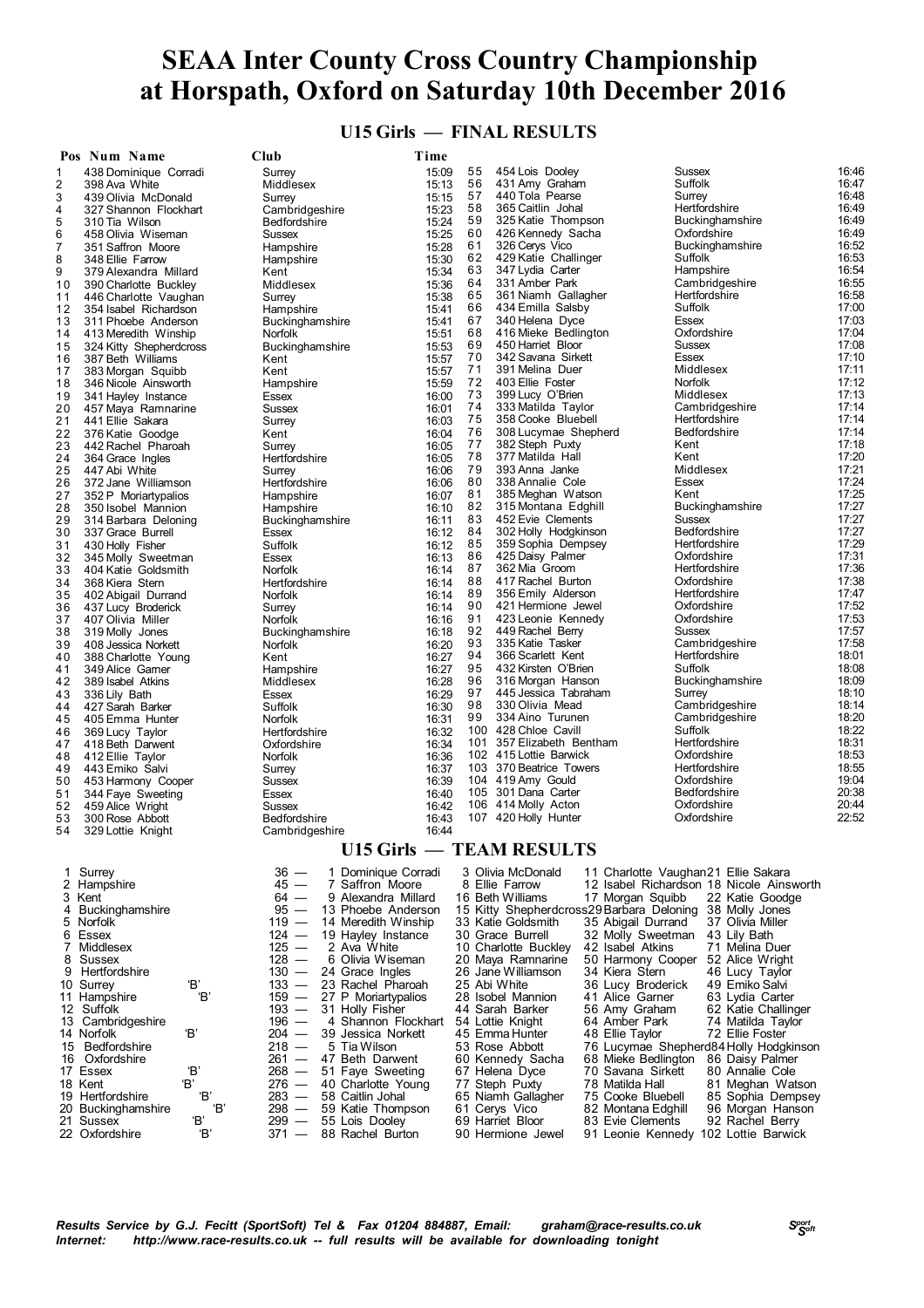**Under 15 Boys — FINAL RESULTS**

|                | Pos Num Name           | Club            | Time            |    |                        |                        |                |
|----------------|------------------------|-----------------|-----------------|----|------------------------|------------------------|----------------|
| 1              | 534 David Dow          | Cambridgeshire  | 13:36           | 47 | 550 Leon Wheeler       | Essex                  | 14:58          |
| $\overline{2}$ | 567 Kristian Imroth    | Hertfordshire   | 13:38           | 48 | 549 Joseph Trim        | Essex                  | 14:59          |
| 3              | 645 Mohamed SharifAli  | Middlesex       | 13:39           | 49 | 552 Cameron Coveney    | Hampshire              | 14:59          |
| 4              | 574 Charlie Brisley    | Kent            | 13:40           | 50 | 527 Cameron Reid       | <b>Buckinghamshire</b> | 14:59          |
| 5              | 525 Max Perry          | Buckinghamshire | 13:49           | 51 | 515 Alex Aldred        | <b>Buckinghamshire</b> | 14:59          |
| 6              | 584 Archie May         | Kent            | 13:50           | 52 | 588 Ronnie Stowell     | Kent                   | 15:01          |
| 7              | 557 Henry McLuckie     | Hampshire       | 13:54           | 53 | 502 Ed Blythman        | Bedfordshire           | 15:01          |
| 8              | 630 Ethan Fincham      | Sussex          | 14:03           | 54 | 642 Adam Ireland       | Middlesex              | 15:02          |
| 9              | 607 Nathan Goddard     | Suffolk         | 14:04           | 55 | 631 Finn Halloren      | Sussex                 | 15:03          |
| 10             | 622 Harley Norman      | Surrey          | 14:04           | 56 | 641 Sudeys Hersi       | Middlesex              | 15:08          |
| 11             | 581 Ted Higgins        | Kent            | 14:14           | 57 | 526 Jamie Pugh         | <b>Buckinghamshire</b> | 15:09          |
| 12             | 518 James Dowsett      | Buckinghamshire | 14:15           | 58 | 561 Ben Williams       | Hampshire              | 15:11          |
| 13             | 580 Jack Higgins       | Kent            | 14:16           | 59 | 601 Max Nicolle        | Oxfordshire            | 15:12          |
| 14             | 627 Leo Brewer         | Sussex          | 14:17           | 60 | 604 Ben Bayley         | Suffolk                | 15:14          |
| 15             | 612 Joe Blacknell      | Surrey          | 14:18           | 61 | 559 Ben Pattison       | Hampshire              | 15:15          |
| 16             | 555 Toby Hale          | Hampshire       | 14:19           | 62 | 605 Leon Dix           | Suffolk                | 15:18          |
| 17             | 545 Danny Millward     | Essex           | 14:20           | 63 | 637 Sam Buckerstaff    | Middlesex              | 15:29          |
| 18             | 568 Connor Keogh       | Hertfordshire   | 14:21           | 64 | 540 Ben Roberts        | Cambridgeshire         | 15:30          |
| 19             | 537 Conall McGinness   | Cambridgeshire  | 14:21           | 65 | 531 Kai Boggon         | Cambridgeshire         | 15:31          |
| 20             | 619 Ben Marks          | Surrey          | 14:22           | 66 | 644 Josua Poncia       | Middlesex              | 15:33          |
| 21             | 593 Will Simm          | <b>Norfolk</b>  | 14:24           | 67 | 548 Jay Shotter        | Essex                  | 15:34          |
| 22             | 640 Finn Harper        | Middlesex       | 14:24           | 68 | 572W Truman            | Hertfordshire          | 15:34          |
| 23             | 623 Dylan Spencer      |                 | 14:25           | 69 | 533 F Collinsshirley   | Cambridgeshire         | 15:36          |
| 24             | 539 Oj Pariyenter      | Surrey          | 14:26           | 70 | 509 Jed Knobblet       | Bedfordshire           | 15:40          |
| 25             |                        | Cambridgeshire  | 14:27           | 71 | 563 Bryce Breen        | Hertfordshire          | 15:44          |
| 26             | 621 Oscar Millard      | Surrey          | 14:29           | 72 | 503 Harry Brodie       | Bedfordshire           | 15:47          |
| 27             | 587 Matthew Stonier    | Kent            | 14:29           | 73 | 553 Callum Crook       | Hampshire              | 15:48          |
|                | 530 Angus Williams     | Buckinghamshire |                 | 74 | 609 George Rufford     | Suffolk                | 15:51          |
| 28             | 578 Fraser Gordon      | Kent            | 14:30           | 75 | 639 Kane Foster        | Middlesex              | 15:54          |
| 29             | 591 Will Mahoney       | <b>Norfolk</b>  | 14:32           | 76 | 592 O'Malley           | Norfolk                | 15:56          |
| 30             | 536 Nicolas Harhalakis | Cambridgeshire  | 14:32           | 77 | 611 Adam Wood          | Suffolk                | 15:57          |
| 31             | 618 Charlie Kershaw    | Surrey          | 14:32           | 78 | 522 Robert Hickman     | Buckinghamshire        | 16:00          |
| 32             | 544 Oliver Lill        | Essex           | 14:37           | 79 | 508 Antonio Khan       | Bedfordshire           | 16:07          |
| 33             | 634 George Pool        | <b>Sussex</b>   | 14:38           | 80 | 608 Tom Henson         | Suffolk                | 16:08          |
| 34             | 620 Sam Martin         | Surrey          | 14:38           | 81 | 571 Alex Stapleton     | Hertfordshire          | 16:10          |
| 35             | 590 Rhys Foyster       | Norfolk         | 14:40           |    |                        |                        |                |
| 36             | 614 Angus Caruth       | Surrey          | 14:40           | 82 | 532 Thomas Bridger     | Cambridgeshire         | 16:11          |
| 37             | 547 Mungo Prior        | Essex           | 14:41           | 83 | 510 Joe Lawson         | Bedfordshire           | 16:15          |
| 38             | 560 Elliot Pocock      | Hampshire       | 14:42           | 84 | 573 Charley Woollett   | Hertfordshire          | 16:22          |
| 39             | 579 Peter Guy          | Kent            | 14:44           | 85 | 598 Freddie Cunningham | Oxfordshire            | 16:25          |
| 40             | 633 Joseph Martin      | <b>Sussex</b>   | 14:46           | 86 | 595 Ben Thorpe         | Norfolk                | 16:32<br>16:32 |
| 41             | 617 Jack Johnson       | Surrey          | 14:47           | 87 | 610 Sam Steven         | Suffolk                |                |
| 42             | 554 Theo Doran         | Hampshire       | 14:50           | 88 | 506 Daniel Homer       | <b>Bedfordshire</b>    | 16:38          |
| 43             | 542 Max Caulfield      | Essex           | 14:52           | 89 | 562 Michael Armstrong  | Hertfordshire          | 16:46          |
| 44             | 606 Tai Elvinandrews   | Suffolk         | 14:53           | 90 | 594 Zach Taylor        | <b>Norfolk</b>         | 18:33          |
| 45             | 636 Callum Stone       | <b>Sussex</b>   | 14:54           | 91 | 600 Owen Knox          | Oxfordshire            | 21:47          |
| 46             | 632 Alex Mani          | <b>Sussex</b>   | 14:56           |    |                        |                        |                |
|                |                        |                 | $Under 15 P ov$ |    | <b>TEAM DECHI TC</b>   |                        |                |

#### **Under 15 Boys — TEAM RESULTS**

| 1 Kent            |     | $34 -$  | 4 Charlie Brisley        | 6 Archie May        | 11 Ted Higgins      | 13 Jack Higgins       |
|-------------------|-----|---------|--------------------------|---------------------|---------------------|-----------------------|
| 2 Surrey          |     | $68 -$  | 10 Harley Norman         | 15 Joe Blacknell    | 20 Ben Marks        | 23 Dylan Spencer      |
| 3 Cambridgeshire  |     | $74 -$  | 1 David Dow              | 19 Conall McGinness | 24 Oj Pariyenter    | 30 Nicolas Harhalakis |
| 4 Buckinghamshire |     | $94 -$  | 5 Max Perrv              | 12 James Dowsett    | 27 Angus Williams   | 50 Cameron Reid       |
| 5 Sussex          |     | $95 -$  | 8 Ethan Fincham          | 14 Leo Brewer       | 33 George Pool      | 40 Joseph Martin      |
| 6 Hampshire       |     |         | 103 - 7 Henry McLuckie   | 16 Toby Hale        | 38 Elliot Pocock    | 42 Theo Doran         |
| 7 Surrey          | 'B' |         | 126 - 25 Oscar Millard   | 31 Charlie Kershaw  | 34 Sam Martin       | 36 Angus Caruth       |
| 8 Essex           |     |         | 129 - 17 Danny Millward  | 32 Oliver Lill      | 37 Mungo Prior      | 43 Max Caulfield      |
| 9 Middlesex       |     | $135 -$ | 3 Mohamed SharifAli      | 22 Finn Harper      | 54 Adam Ireland     | 56 Sudevs Hersi       |
| 10 Kent           | 'В' |         | 145 - 26 Matthew Stonier | 28 Fraser Gordon    | 39 Peter Guy        | 52 Ronnie Stowell     |
| 11 Hertfordshire  |     |         | 159 - 2 Kristian Imroth  | 18 Connor Keogh     | 68 W Truman         | 71 Bryce Breen        |
| 12 Norfolk        |     |         | $161 - 21$ Will Simm     | 29 Will Mahonev     | 35 Rhys Foyster     | 76 O'Malley           |
| 13 Suffolk        |     | $175 -$ | 9 Nathan Goddard         | 44 Tai Elvinandrews | 60 Ben Bavley       | 62 Leon Dix           |
| 14 Hampshire      | 'B' |         | 241 - 49 Cameron Coveney | 58 Ben Williams     | 61 Ben Pattison     | 73 Callum Crook       |
| 15 Bedfordshire   |     |         | 274 - 53 Ed Blythman     | 70 Jed Knobblet     | 72 Harry Brodie     | 79 Antonio Khan       |
| 16 Cambridgeshire | 'В' |         | $280 - 64$ Ben Roberts   | 65 Kai Boggon       | 69 F Collinsshirley | 82 Thomas Bridger     |
| 17 Suffolk        | Έ   |         | 318 - 74 George Rufford  | 77 Adam Wood        | 80 Tom Henson       | 87 Sam Steven         |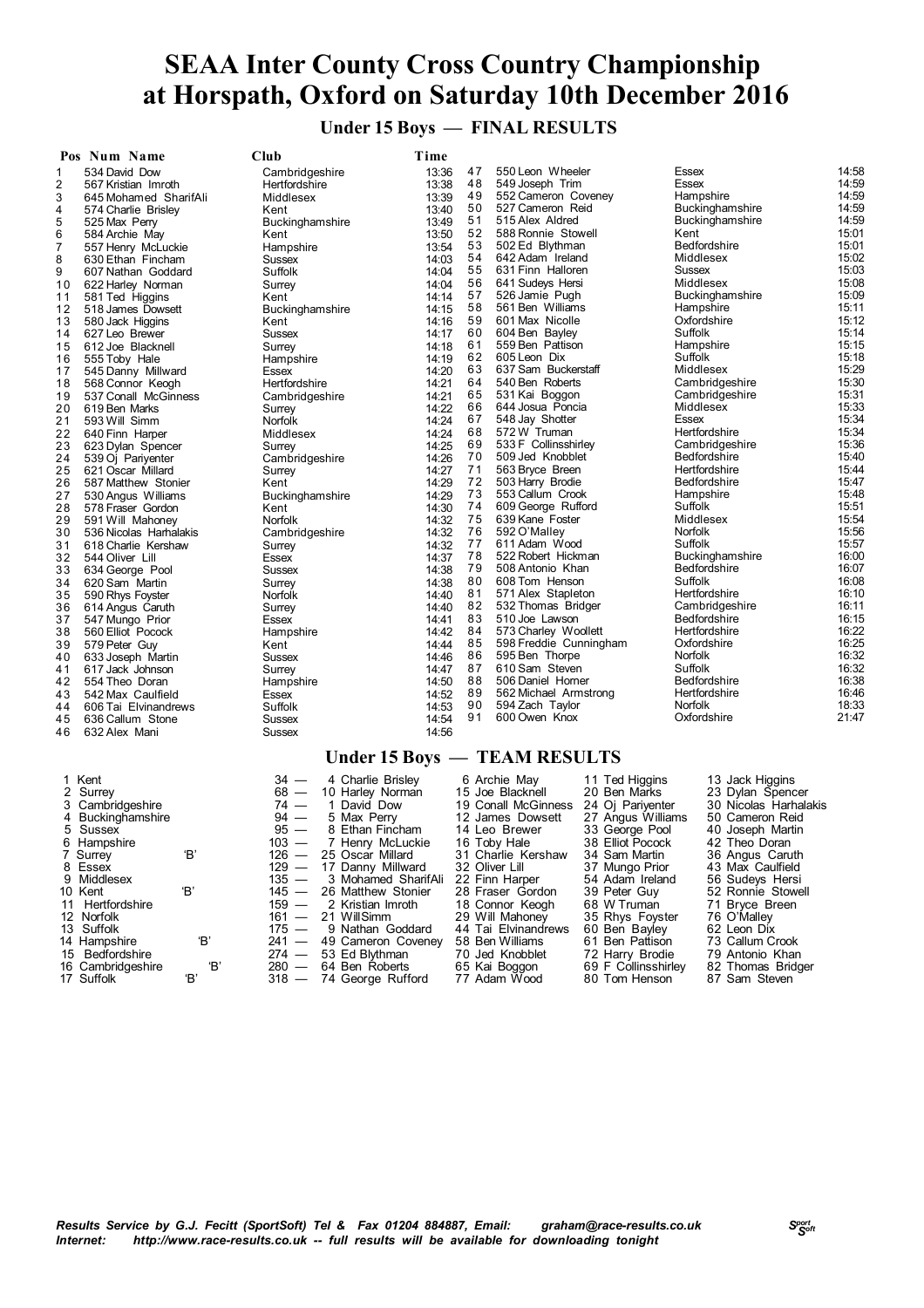**Under 17 Men — FINAL RESULTS**

| Pos Num Name                                         | Club                                       | Time               |          |                                                     |                                                                |                |
|------------------------------------------------------|--------------------------------------------|--------------------|----------|-----------------------------------------------------|----------------------------------------------------------------|----------------|
| $\mathbf 1$<br>962 Jeremy Dempsey                    | Hertfordshire                              | 15:38              | 50       | 992 Jacob Stares                                    | Norfolk                                                        | 17:16          |
| $\overline{\mathbf{c}}$<br>951 Zakariya Mahamed      | Hampshire                                  | 15:41              | 51       | 922 Ewan Forsythe                                   | Buckinghamshire                                                | 17:17          |
| 3<br>1017 Ricky Lutakome                             | Surrey                                     | 15:43              | 52       | 927 Alfred Yabsley                                  | Buckinghamshire                                                | 17:20          |
| 4<br>959 Lachlan Wellington<br>5<br>984 James Puxty  | Hampshire<br>Kent                          | 15:47<br>15:56     | 53       | 920 Adam Day<br>54 1019 Laurie Pope                 | <b>Buckinghamshire</b><br>Surrey                               | 17:21<br>17:22 |
| 6<br>964 George Groom                                | Hertfordshire                              | 16:06              |          | 55 1025 Joe Body                                    | <b>Sussex</b>                                                  | 17:23          |
| 7<br>937 Elliott Cordery                             | Essex                                      | 16:11              | 56       | 969 Jake Sherlock                                   | Hertfordshire                                                  | 17:24          |
| 8<br>983 Bede Pitcaimknowles                         | Kent                                       | 16:12              |          | 57 1039 Liam Garrett                                | Middlesex                                                      | 17:25          |
| 9<br>1004 Tom Adams                                  | Suffolk                                    | 16:14              | 58       | 915 Finn Bell                                       | <b>Buckinghamshire</b>                                         | 17:28          |
| 926 Jack Meijer<br>10<br>11 1006 Adel Hamed          | Buckinghamshire<br>Suffolk                 | 16:15<br>16:17     | 59<br>60 | 981 Lewis Mills<br>989 Ethan Davies                 | Kent<br>Norfolk                                                | 17:32<br>17:33 |
| 933 Thomas Keen<br>12                                | Cambridgeshire                             | 16:18              | 61       | 977 Michael Eagling                                 | Kent                                                           | 17:34          |
| 13 1030 Josh Eeles                                   | <b>Sussex</b>                              | 16:18              |          | 62 1041 Austin Harris                               | Middlesex                                                      | 17:35          |
| 963 Thomas Fulton<br>14                              | Hertfordshire                              | 16:20              | 63       | 943 Sam Norris                                      | <b>Essex</b>                                                   | 17:36          |
| 958 Samuel Tyas<br>15                                | Hampshire                                  | 16:21              |          | 64 1005 Jack Grady                                  | Suffolk                                                        | 17:37<br>17:38 |
| 16 1015 Max Haydon<br>997 Jack White<br>17           | Surrey<br>Norfolk                          | 16:22<br>16:23     | 65       | 932 Euan Hosking<br>66 1021 Lewis Reid              | Cambridgeshire<br>Surrey                                       | 17:39          |
| 18 1047 James Young                                  | Middlesex                                  | 16:26              |          | 67 1007 Thomas McCarthy                             | Suffolk                                                        | 17:40          |
| 19 1003 Ben West                                     | Oxfordshire                                | 16:29              |          | 68 1020 Zach Purnell                                | Surrey                                                         | 17:41          |
| 20 1013 Harry Boyd                                   | Surrey                                     | 16:31              |          | 69 1031 Brodie Keates                               | Sussex                                                         | 17:42          |
| 21 1026 Will Broom                                   | Sussex                                     | 16:33              | 71       | 70 1034 Edward Taylor<br>956 Max Satterly           | Sussex<br>Hampshire                                            | 17:43<br>17:44 |
| 22<br>931 Joey Croft<br>23<br>941 Tom Keevil         | Cambridgeshire<br>Essex                    | 16:36<br>16:37     |          | 72 1014 Aaron Enser                                 | Surrey                                                         | 17:44          |
| 24<br>954 Jacob O'Hara                               | Hampshire                                  | 16:38              |          | 73 1037 Dempster Fawden                             | Middlesex                                                      | 17:45          |
| 25 1042 Hamza Kadir                                  | Middlesex                                  | 16:39              |          | 74 1023 Sam Shaw                                    | Surrey                                                         | 17:46          |
| 26<br>945 Connor Page                                | Essex                                      | 16:40              | 75       | 999 Adam Blackwell                                  | Oxfordshire                                                    | 17:47          |
| 27<br>985 Daniel Seagrove                            | Kent                                       | 16:41<br>16:41     | 76<br>77 | 906 Richard Laursen<br>904 Cameron Gillies          | Bedfordshire<br><b>Bedfordshire</b>                            | 17:48<br>17:50 |
| 28<br>948 Robbie Coupland<br>29 1018 Oliver Percival | Hampshire<br>Surrey                        | 16:48              |          | 78 1011 Henry Steele                                | Suffolk                                                        | 17:52          |
| 30 1022 Marcus Shantry                               | Surrey                                     | 16:50              | 79       | 955 James Porter                                    | Hampshire                                                      | 17:54          |
| 31 1012 Ewan Bate                                    | Surrey                                     | 16:51              | 80       | 918 William Brown                                   | Buckinghamshire                                                | 18:02          |
| 32<br>972 Noah Armitagehookes                        | Kent                                       | 16:52              | 81       | 925 Marcus Lovell                                   | <b>Buckinghamshire</b>                                         | 18:04          |
| 33 1002 Jack Shayler<br>34                           | Oxfordshire                                | 16:55<br>16:55     | 82       | 939 Charlie Everest<br>83 1036 Thomas Thayre        | Essex<br><b>Sussex</b>                                         | 18:04<br>18:09 |
| 928 Cameron Ackroyd<br>35 1024 Guy Tucker            | Cambridgeshire<br>Surrey                   | 16:57              | 84       | 961 Oliver Davis                                    | Hertfordshire                                                  | 18:11          |
| 974 Simon Coppard<br>36                              | Kent                                       | 16:59              |          | 85 1009 Joe Rubson                                  | Suffolk                                                        | 18:14          |
| 37 1035 Tomer Tarragano                              | Sussex                                     | 17:00              |          | 86 1000 David Bunn                                  | Oxfordshire                                                    | 18:20          |
| 38<br>993 Jamie Stares                               | Norfolk                                    | 17:01              | 87<br>88 | 911 Joshua Rogers<br>994 Jake Stearman              | Bedfordshire<br>Norfolk                                        | 18:27<br>18:31 |
| 929 Niall Ackroyd<br>39<br>971 Ben Winfield<br>40    | Cambridgeshire<br>Hertfordshire            | 17:02<br>17:03     | 89       | 970 Heinigen Joshua Van                             | Hertfordshire                                                  | 18:33          |
| 934 Oliver Newman<br>41                              | Cambridgeshire                             | 17:04              |          | 90 1008 Steven Querciasmile                         | Suffolk                                                        | 18:36          |
| 42 1045 Jem O'Flaherty                               | Middlesex                                  | 17:05              | 91       | 949 Steven Cross                                    | Hampshire                                                      | 18:41          |
| 940 Lewis Harknett<br>43                             | Essex                                      | 17:07              |          | 92 1010 Matt Snowden                                | Suffolk                                                        | 18:58          |
| 973 Daniel Blades<br>44                              | Kent                                       | 17:08              | 93<br>94 | 913 Scott Thomas<br>995 Finlay Swanson              | Bedfordshire<br>Norfolk                                        | 19:10<br>19:25 |
| 45 1038 John Fielding<br>46 1033 Leo Stallard        | Middlesex<br><b>Sussex</b>                 | 17:09<br>17:09     | 95       | 917 George Brown                                    | Buckinghamshire                                                | 19:26          |
| 47 1016 Joseph Jakubait                              | Surrey                                     | 17:12              | 96       | 909 Jonathan Nash                                   | <b>Bedfordshire</b>                                            | 19:28          |
| 48 1040 Abdirahman Hamud                             | Middlesex                                  | 17:12              | 97       | 907 Joshua Mitchell                                 | Bedfordshire                                                   | 20:03          |
| 996 Aiden Try<br>49                                  | Norfolk                                    | 17:14              | 98       | 912 Ryan Saint                                      | Bedfordshire                                                   | 20:29          |
|                                                      |                                            |                    |          | Under 17 Men - TEAM RESULTS                         |                                                                |                |
| 1 Hampshire                                          | $45 -$                                     | 2 Zakariya Mahamed |          | 4 Lachlan Wellington 15 Samuel Tyas                 | 24 Jacob O'Hara                                                |                |
| 2 Hertfordshire                                      | $61 -$<br>1                                | Jeremy Dempsey     |          | 6 George Groom                                      | 14 Thomas Fulton<br>40 Ben Winfield                            |                |
| 3 Surrey                                             | 68 —                                       | 3 Ricky Lutakome   |          | 20 Harry Boyd<br>16 Max Haydon                      | 29 Oliver Percival                                             |                |
| 4 Kent                                               | 5 James Puxty<br>72 —                      |                    |          |                                                     | 8 Bede Pitcairnknowles27Daniel Seagrove 32 Noah Armitagehookes |                |
| 5 Essex<br>6 Cambridgeshire                          | $99 -$<br>$107 -$<br>12 Thomas Keen        | 7 Elliott Cordery  |          | 23 Tom Keevil<br>26 Connor Page<br>22 Joey Croft    | 43 Lewis Harknett<br>34 Cameron Ackroyd 39 Niall Ackroyd       |                |
| 7 Sussex                                             | $117 -$<br>13 Josh Eeles                   |                    |          | 21 Will Broom                                       | 37 Tomer Tarragano 46 Leo Stallard                             |                |
| 8 Middlesex                                          | 18 James Young<br>$130 -$                  |                    |          | 25 Hamza Kadir                                      | 42 Jem O'Flaherty<br>45 John Fielding                          |                |
| Έ,<br>9 Surrey                                       | $143 -$                                    | 30 Marcus Shantry  |          | 31 Ewan Bate<br>35 Guy Tucker                       | 47 Joseph Jakubait                                             |                |
| 10 Suffolk                                           | $151 -$<br>9 Tom Adams<br>$154 -$          |                    |          | 11 Adel Hamed<br>64 Jack Grady                      | 67 Thomas McCarthy                                             |                |
| 11 Norfolk<br>12 Buckinghamshire                     | 17 Jack White<br>$166 -$<br>10 Jack Meijer |                    |          | 38 Jamie Stares<br>49 Aiden Try<br>51 Ewan Forsythe | 50 Jacob Stares<br>52 Alfred Yabsley<br>53 Adam Day            |                |
| Έ<br>13 Kent                                         | $200 -$                                    | 36 Simon Coppard   |          | 44 Daniel Blades<br>59 Lewis Mills                  | 61 Michael Eagling                                             |                |
| 14 Oxfordshire                                       | $213 -$<br>19 Ben West                     |                    |          | 33 Jack Shayler                                     | 75 Adam Blackwell<br>86 David Bunn                             |                |

- 
- 

# 15 Middlesex 18<br>
15 Middlesex 18<br>
16 Hampshire 16<br>
16 Hampshire 16<br>
17 Sussex 18<br>
277 — 55 Joe Body 19 Brodie Keates 10 Edward Taylor 83 Thomas Thayre 16 Hampshire 'B' 269 — 28 Robbie Coupland 71 Max Satterly 79 James Porter 91 Steven Cross 17 Sussex 'B' 277 — 55 Joe Body 69 Brodie Keates 70 Edward Taylor 83 Thomas Thayre 18 Buckinghamshire 'B' 314 — 58 Finn Bell 80 William Brown 81 Marcus Lovell 95 George Brown 19 Bedfordshire 333 — 76 Richard Laursen 77 Cameron Gillies 87 Joshua Rogers 93 Scott Thomas

20 Suffolk 'B' 345 — 78 Henry Steele 85 Joe Rubson 90 Steven Querciasmile92 Matt Snowden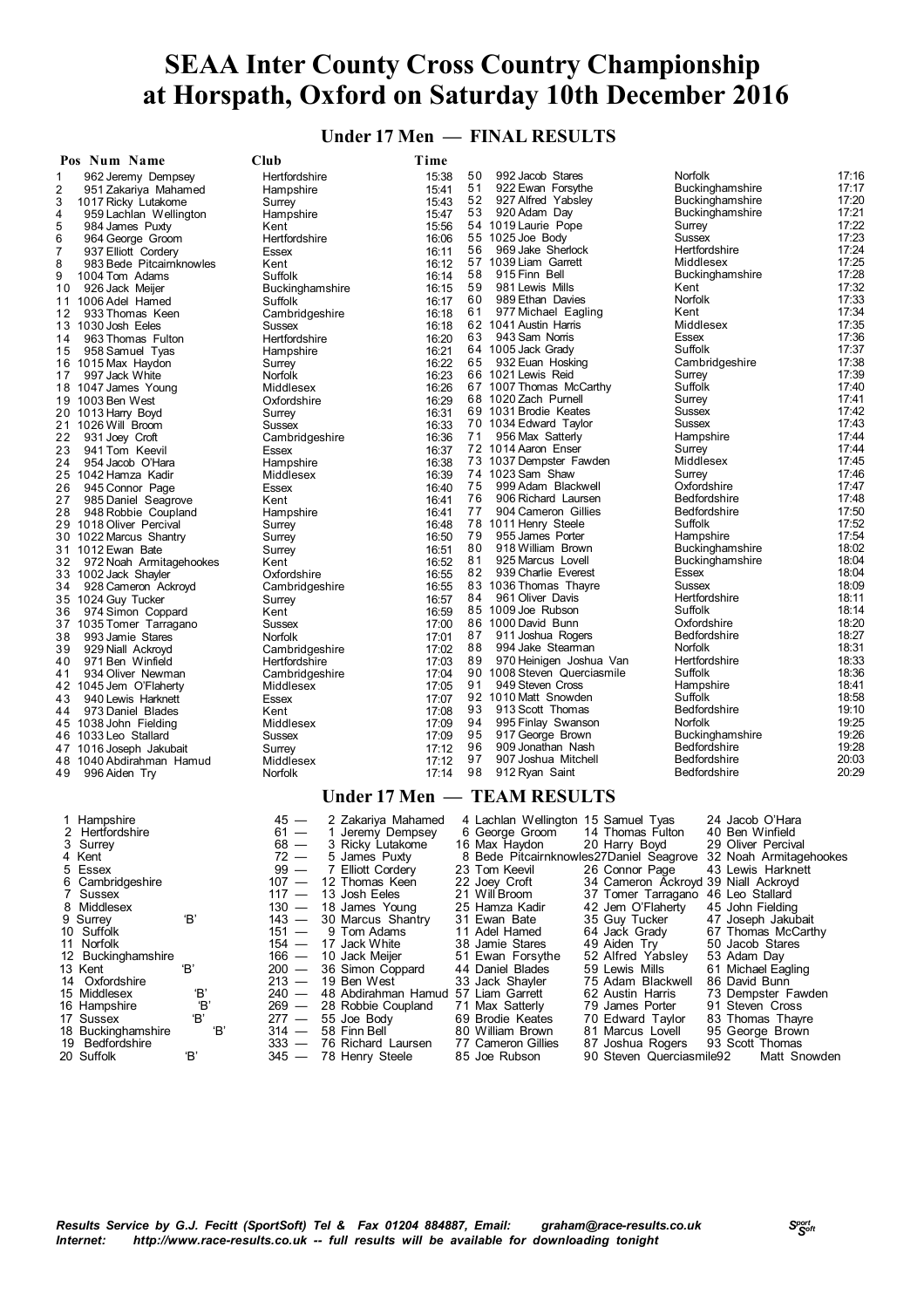**Women - Under 17 — FINAL RESULTS**

| 20:19<br>776 Tatiana Cooke<br>46<br>Surrey<br>17:07<br>690 Khahisa Mhlanda<br>Essex<br>1<br>740 Jo Chadwick<br>20:19<br>47<br>Middlesex<br>2<br>Kent<br>17:10<br>726 Phoebe Barker<br>20:20<br>48<br>659 Anna Vinnicombe<br><b>Bedfordshire</b><br>3<br>17:58<br>780 Jones Claudia Lance<br>Surrey<br>49<br>697 Hannah Watson<br>20:20<br>Essex<br>18:13<br>4<br>733 Holly Page<br>Kent<br>20:21<br>50<br>795 Darja Knotkova<br><b>Sussex</b><br>18:24<br>5<br>Suffolk<br>768 Megan Newton<br>20:21<br>51<br>743 Olivia Janke<br>Middlesex<br>735 Chloe Sharp<br>18:29<br>6<br>Kent<br>20:22<br>52<br>683 Sophie Pedder<br>Cambridgeshire<br>18:33<br>7<br>783 Julia Tomczak<br>Surrey<br>20:23<br>53<br>788 Ellen Crombie<br>Sussex<br>8<br>18:35<br>691 Jessica Mitchell<br>Essex<br>Norfolk<br>20:24<br>54<br>752 Lucy Emmett<br>18:39<br>9<br>693 Amber Pullinger<br>Essex<br>Suffolk<br>20:26<br>55<br>772 Lily Woodruff<br>18:43<br>699 Rebecca Bullock<br>Hampshire<br>10<br>20:28<br>56<br>709 Anya Pigden<br>Hampshire<br>732 Ella Newton<br>18:45<br>11<br>Kent<br>20:32<br>57<br>744 Jessica Leane<br>Middlesex<br>12<br>18:49<br>692 Kate O'Neill<br>Essex<br>20:42<br>58<br>658 Sinead Stovell<br><b>Bedfordshire</b><br>18:54<br>13<br>702 Maddie Deadman<br>Hampshire<br>20:43<br>59<br>679 Josie Fortune<br>19:02<br>Cambridgeshire<br>14<br>706 Tilly Horton<br>Hampshire<br>20:43<br>60<br>774 Katriona Brown<br>Surrey<br>19:07<br>15<br>Middlesex<br>749 Freya Thomson<br>20:48<br>61<br>Bedfordshire<br>652 Megan Middleton<br>19:11<br>16<br>704 Maisie Grice<br>Hampshire<br>62<br>715 Sarah Butler<br>Hertfordshire<br>20:49<br>17<br>739 Lola Wheeler<br>19:13<br>Kent<br>20:51<br>63<br>655 Maisie Relton<br><b>Bedfordshire</b><br>Hertfordshire<br>19:14<br>18<br>722 Lottie Rowedder<br>20:52<br>64<br>682 Ellie Piccauer<br>Cambridgeshire<br>19<br>773 Katie Balme<br>19:16<br>Surrey<br>20:54<br>19:20<br>65<br>790 Poppy Ellis<br>Sussex<br>20<br>779 Katie Hopkins<br>Surrey<br>Oxfordshire<br>20:56<br>66<br>758 Jamie Garyy<br>21<br>19:26<br>757 Millie Solway<br>Norfolk<br>67<br>20:58<br>716 Aoife Hanling<br>Hertfordshire<br>19:28<br>22<br>784 Zoe Tomkins<br>Surrey<br>21:00<br>68<br>678 Cecilia Hime<br>Cambridgeshire<br>23<br>19:34<br>785 Poppy Wardley<br>Surrey<br>69<br>21:12<br>665 Bettina Hanlon<br>Buckinghamshire<br>19:35<br>657 Hannah Shelton<br><b>Bedfordshire</b><br>24<br>70<br>Oxfordshire<br>21:15<br>761 Anabel Pozniak<br>25<br>19:37<br>675 Robyn Watkins<br>Buckinghamshire<br>21:22<br>71<br>734 Grace Scopes<br>Kent<br>26<br>730 Ella Fox<br>19:38<br>Kent<br>21:26<br>72<br>698 Isla Allan<br>Hampshire<br>27<br>775 Cockle<br>19:41<br>Surrey<br>73<br>21:27<br>707 Grace Mann<br>Hampshire<br>28<br>19:44<br>685 Rachel Broome<br>Essex<br>21:27<br>74<br>760 Katherine Harris<br>Oxfordshire<br>29<br>19:45<br>796 Olivia Monk<br>Sussex<br>21:34<br>75<br>712 Eleanor Purdue<br>Hampshire<br>19:47<br>30<br>Sussex<br>791 Naomi Fonteyn<br>21:35<br>76<br>668 Holly Jamieson<br><b>Buckinghamshire</b><br>31<br>Middlesex<br>19:51<br>747 Nicola Ravenhill<br>21:39<br>77<br>703 Maya Gill<br>Hampshire<br>19:54<br>32<br>745 Phoebe Littler<br>Middlesex<br>21:42<br>78<br>721 Sophie Olney<br>Hertfordshire<br>33<br>686 Sinead Clark<br>19:57<br>Essex<br>79<br>21:45<br>778 Jemima Haywardbhika<br>20:00<br>Surrey<br>34<br>724 Lara Atkinson<br>Kent<br>80<br>671 Ana Montgomery<br>21:47<br><b>Buckinghamshire</b><br>20:00<br>35<br>705 Elizabeth Hedley<br>Hampshire<br>21:54<br>81<br>786 Anna Berry<br><b>Sussex</b><br>20:02<br>36<br>759 Jennifer Hannah<br>Oxfordshire<br>82<br>22:08<br>742 Grace Hooper<br>Middlesex<br>20:03<br>37<br>718 Lidia Kyriacou<br>Hertfordshire<br>22:14<br>83<br>777 Sophie Dove<br>Surrey<br>20:04<br>38<br>801 Grace Wills<br>Sussex<br>22:17<br>84<br>684 Masie Pritchard<br>Cambridgeshire<br>20:05<br>39<br>696 Jo Rimmington<br>Essex<br>85<br>22:19<br>673 Jessica Orr<br>Buckinghamshire<br>Bedfordshire<br>20:06<br>40<br>653 Lauren Nichols<br>86<br>Hertfordshire<br>22:40<br>719 Emily Bannister<br>782 Elsa Palmer<br>20:07<br>Surrey<br>41<br>22:49<br>87<br>674 Sandie Poitlman<br>Buckinghamshire<br>20:08<br>42<br>710 Rebecca Poole<br>Hampshire<br><b>Norfolk</b><br>23:35<br>88<br>753 Abigail Foster<br>20:11<br>43<br>651 Katie Lansbury<br>Bedfordshire<br>Suffolk<br>23:52<br>89<br>765 Alice Bell<br>20:12<br>793 Abigail Hughes<br>Sussex<br>44 |    | Pos Num Name       | Cl <sub>u</sub> | Time  |    |                   |           |       |
|----------------------------------------------------------------------------------------------------------------------------------------------------------------------------------------------------------------------------------------------------------------------------------------------------------------------------------------------------------------------------------------------------------------------------------------------------------------------------------------------------------------------------------------------------------------------------------------------------------------------------------------------------------------------------------------------------------------------------------------------------------------------------------------------------------------------------------------------------------------------------------------------------------------------------------------------------------------------------------------------------------------------------------------------------------------------------------------------------------------------------------------------------------------------------------------------------------------------------------------------------------------------------------------------------------------------------------------------------------------------------------------------------------------------------------------------------------------------------------------------------------------------------------------------------------------------------------------------------------------------------------------------------------------------------------------------------------------------------------------------------------------------------------------------------------------------------------------------------------------------------------------------------------------------------------------------------------------------------------------------------------------------------------------------------------------------------------------------------------------------------------------------------------------------------------------------------------------------------------------------------------------------------------------------------------------------------------------------------------------------------------------------------------------------------------------------------------------------------------------------------------------------------------------------------------------------------------------------------------------------------------------------------------------------------------------------------------------------------------------------------------------------------------------------------------------------------------------------------------------------------------------------------------------------------------------------------------------------------------------------------------------------------------------------------------------------------------------------------------------------------------------------------------------------------------------------------------------------------------------------------------------------------------------------------------------------------------------------------------------------------------------------------------------------------------------------------------------------------------------------------------------------------------------------------------------------------------------------------------------------------------------------------------------------------------------------------------------------------------------------------------------------------------------------------------------------------------------------------------------------------------------------------------------------------------------------------------------------------------------------------------------------------------------------------------------------------------------------------------------------------------------------------------------------------------------------------------------------------------------------------------------------------------------------------------------------------------------------------------------------------------------------------------------------------------------------------------------------------------------------------|----|--------------------|-----------------|-------|----|-------------------|-----------|-------|
|                                                                                                                                                                                                                                                                                                                                                                                                                                                                                                                                                                                                                                                                                                                                                                                                                                                                                                                                                                                                                                                                                                                                                                                                                                                                                                                                                                                                                                                                                                                                                                                                                                                                                                                                                                                                                                                                                                                                                                                                                                                                                                                                                                                                                                                                                                                                                                                                                                                                                                                                                                                                                                                                                                                                                                                                                                                                                                                                                                                                                                                                                                                                                                                                                                                                                                                                                                                                                                                                                                                                                                                                                                                                                                                                                                                                                                                                                                                                                                                                                                                                                                                                                                                                                                                                                                                                                                                                                                                                                                    |    |                    |                 |       |    |                   |           |       |
|                                                                                                                                                                                                                                                                                                                                                                                                                                                                                                                                                                                                                                                                                                                                                                                                                                                                                                                                                                                                                                                                                                                                                                                                                                                                                                                                                                                                                                                                                                                                                                                                                                                                                                                                                                                                                                                                                                                                                                                                                                                                                                                                                                                                                                                                                                                                                                                                                                                                                                                                                                                                                                                                                                                                                                                                                                                                                                                                                                                                                                                                                                                                                                                                                                                                                                                                                                                                                                                                                                                                                                                                                                                                                                                                                                                                                                                                                                                                                                                                                                                                                                                                                                                                                                                                                                                                                                                                                                                                                                    |    |                    |                 |       |    |                   |           |       |
|                                                                                                                                                                                                                                                                                                                                                                                                                                                                                                                                                                                                                                                                                                                                                                                                                                                                                                                                                                                                                                                                                                                                                                                                                                                                                                                                                                                                                                                                                                                                                                                                                                                                                                                                                                                                                                                                                                                                                                                                                                                                                                                                                                                                                                                                                                                                                                                                                                                                                                                                                                                                                                                                                                                                                                                                                                                                                                                                                                                                                                                                                                                                                                                                                                                                                                                                                                                                                                                                                                                                                                                                                                                                                                                                                                                                                                                                                                                                                                                                                                                                                                                                                                                                                                                                                                                                                                                                                                                                                                    |    |                    |                 |       |    |                   |           |       |
|                                                                                                                                                                                                                                                                                                                                                                                                                                                                                                                                                                                                                                                                                                                                                                                                                                                                                                                                                                                                                                                                                                                                                                                                                                                                                                                                                                                                                                                                                                                                                                                                                                                                                                                                                                                                                                                                                                                                                                                                                                                                                                                                                                                                                                                                                                                                                                                                                                                                                                                                                                                                                                                                                                                                                                                                                                                                                                                                                                                                                                                                                                                                                                                                                                                                                                                                                                                                                                                                                                                                                                                                                                                                                                                                                                                                                                                                                                                                                                                                                                                                                                                                                                                                                                                                                                                                                                                                                                                                                                    |    |                    |                 |       |    |                   |           |       |
|                                                                                                                                                                                                                                                                                                                                                                                                                                                                                                                                                                                                                                                                                                                                                                                                                                                                                                                                                                                                                                                                                                                                                                                                                                                                                                                                                                                                                                                                                                                                                                                                                                                                                                                                                                                                                                                                                                                                                                                                                                                                                                                                                                                                                                                                                                                                                                                                                                                                                                                                                                                                                                                                                                                                                                                                                                                                                                                                                                                                                                                                                                                                                                                                                                                                                                                                                                                                                                                                                                                                                                                                                                                                                                                                                                                                                                                                                                                                                                                                                                                                                                                                                                                                                                                                                                                                                                                                                                                                                                    |    |                    |                 |       |    |                   |           |       |
|                                                                                                                                                                                                                                                                                                                                                                                                                                                                                                                                                                                                                                                                                                                                                                                                                                                                                                                                                                                                                                                                                                                                                                                                                                                                                                                                                                                                                                                                                                                                                                                                                                                                                                                                                                                                                                                                                                                                                                                                                                                                                                                                                                                                                                                                                                                                                                                                                                                                                                                                                                                                                                                                                                                                                                                                                                                                                                                                                                                                                                                                                                                                                                                                                                                                                                                                                                                                                                                                                                                                                                                                                                                                                                                                                                                                                                                                                                                                                                                                                                                                                                                                                                                                                                                                                                                                                                                                                                                                                                    |    |                    |                 |       |    |                   |           |       |
|                                                                                                                                                                                                                                                                                                                                                                                                                                                                                                                                                                                                                                                                                                                                                                                                                                                                                                                                                                                                                                                                                                                                                                                                                                                                                                                                                                                                                                                                                                                                                                                                                                                                                                                                                                                                                                                                                                                                                                                                                                                                                                                                                                                                                                                                                                                                                                                                                                                                                                                                                                                                                                                                                                                                                                                                                                                                                                                                                                                                                                                                                                                                                                                                                                                                                                                                                                                                                                                                                                                                                                                                                                                                                                                                                                                                                                                                                                                                                                                                                                                                                                                                                                                                                                                                                                                                                                                                                                                                                                    |    |                    |                 |       |    |                   |           |       |
|                                                                                                                                                                                                                                                                                                                                                                                                                                                                                                                                                                                                                                                                                                                                                                                                                                                                                                                                                                                                                                                                                                                                                                                                                                                                                                                                                                                                                                                                                                                                                                                                                                                                                                                                                                                                                                                                                                                                                                                                                                                                                                                                                                                                                                                                                                                                                                                                                                                                                                                                                                                                                                                                                                                                                                                                                                                                                                                                                                                                                                                                                                                                                                                                                                                                                                                                                                                                                                                                                                                                                                                                                                                                                                                                                                                                                                                                                                                                                                                                                                                                                                                                                                                                                                                                                                                                                                                                                                                                                                    |    |                    |                 |       |    |                   |           |       |
|                                                                                                                                                                                                                                                                                                                                                                                                                                                                                                                                                                                                                                                                                                                                                                                                                                                                                                                                                                                                                                                                                                                                                                                                                                                                                                                                                                                                                                                                                                                                                                                                                                                                                                                                                                                                                                                                                                                                                                                                                                                                                                                                                                                                                                                                                                                                                                                                                                                                                                                                                                                                                                                                                                                                                                                                                                                                                                                                                                                                                                                                                                                                                                                                                                                                                                                                                                                                                                                                                                                                                                                                                                                                                                                                                                                                                                                                                                                                                                                                                                                                                                                                                                                                                                                                                                                                                                                                                                                                                                    |    |                    |                 |       |    |                   |           |       |
|                                                                                                                                                                                                                                                                                                                                                                                                                                                                                                                                                                                                                                                                                                                                                                                                                                                                                                                                                                                                                                                                                                                                                                                                                                                                                                                                                                                                                                                                                                                                                                                                                                                                                                                                                                                                                                                                                                                                                                                                                                                                                                                                                                                                                                                                                                                                                                                                                                                                                                                                                                                                                                                                                                                                                                                                                                                                                                                                                                                                                                                                                                                                                                                                                                                                                                                                                                                                                                                                                                                                                                                                                                                                                                                                                                                                                                                                                                                                                                                                                                                                                                                                                                                                                                                                                                                                                                                                                                                                                                    |    |                    |                 |       |    |                   |           |       |
|                                                                                                                                                                                                                                                                                                                                                                                                                                                                                                                                                                                                                                                                                                                                                                                                                                                                                                                                                                                                                                                                                                                                                                                                                                                                                                                                                                                                                                                                                                                                                                                                                                                                                                                                                                                                                                                                                                                                                                                                                                                                                                                                                                                                                                                                                                                                                                                                                                                                                                                                                                                                                                                                                                                                                                                                                                                                                                                                                                                                                                                                                                                                                                                                                                                                                                                                                                                                                                                                                                                                                                                                                                                                                                                                                                                                                                                                                                                                                                                                                                                                                                                                                                                                                                                                                                                                                                                                                                                                                                    |    |                    |                 |       |    |                   |           |       |
|                                                                                                                                                                                                                                                                                                                                                                                                                                                                                                                                                                                                                                                                                                                                                                                                                                                                                                                                                                                                                                                                                                                                                                                                                                                                                                                                                                                                                                                                                                                                                                                                                                                                                                                                                                                                                                                                                                                                                                                                                                                                                                                                                                                                                                                                                                                                                                                                                                                                                                                                                                                                                                                                                                                                                                                                                                                                                                                                                                                                                                                                                                                                                                                                                                                                                                                                                                                                                                                                                                                                                                                                                                                                                                                                                                                                                                                                                                                                                                                                                                                                                                                                                                                                                                                                                                                                                                                                                                                                                                    |    |                    |                 |       |    |                   |           |       |
|                                                                                                                                                                                                                                                                                                                                                                                                                                                                                                                                                                                                                                                                                                                                                                                                                                                                                                                                                                                                                                                                                                                                                                                                                                                                                                                                                                                                                                                                                                                                                                                                                                                                                                                                                                                                                                                                                                                                                                                                                                                                                                                                                                                                                                                                                                                                                                                                                                                                                                                                                                                                                                                                                                                                                                                                                                                                                                                                                                                                                                                                                                                                                                                                                                                                                                                                                                                                                                                                                                                                                                                                                                                                                                                                                                                                                                                                                                                                                                                                                                                                                                                                                                                                                                                                                                                                                                                                                                                                                                    |    |                    |                 |       |    |                   |           |       |
|                                                                                                                                                                                                                                                                                                                                                                                                                                                                                                                                                                                                                                                                                                                                                                                                                                                                                                                                                                                                                                                                                                                                                                                                                                                                                                                                                                                                                                                                                                                                                                                                                                                                                                                                                                                                                                                                                                                                                                                                                                                                                                                                                                                                                                                                                                                                                                                                                                                                                                                                                                                                                                                                                                                                                                                                                                                                                                                                                                                                                                                                                                                                                                                                                                                                                                                                                                                                                                                                                                                                                                                                                                                                                                                                                                                                                                                                                                                                                                                                                                                                                                                                                                                                                                                                                                                                                                                                                                                                                                    |    |                    |                 |       |    |                   |           |       |
|                                                                                                                                                                                                                                                                                                                                                                                                                                                                                                                                                                                                                                                                                                                                                                                                                                                                                                                                                                                                                                                                                                                                                                                                                                                                                                                                                                                                                                                                                                                                                                                                                                                                                                                                                                                                                                                                                                                                                                                                                                                                                                                                                                                                                                                                                                                                                                                                                                                                                                                                                                                                                                                                                                                                                                                                                                                                                                                                                                                                                                                                                                                                                                                                                                                                                                                                                                                                                                                                                                                                                                                                                                                                                                                                                                                                                                                                                                                                                                                                                                                                                                                                                                                                                                                                                                                                                                                                                                                                                                    |    |                    |                 |       |    |                   |           |       |
|                                                                                                                                                                                                                                                                                                                                                                                                                                                                                                                                                                                                                                                                                                                                                                                                                                                                                                                                                                                                                                                                                                                                                                                                                                                                                                                                                                                                                                                                                                                                                                                                                                                                                                                                                                                                                                                                                                                                                                                                                                                                                                                                                                                                                                                                                                                                                                                                                                                                                                                                                                                                                                                                                                                                                                                                                                                                                                                                                                                                                                                                                                                                                                                                                                                                                                                                                                                                                                                                                                                                                                                                                                                                                                                                                                                                                                                                                                                                                                                                                                                                                                                                                                                                                                                                                                                                                                                                                                                                                                    |    |                    |                 |       |    |                   |           |       |
|                                                                                                                                                                                                                                                                                                                                                                                                                                                                                                                                                                                                                                                                                                                                                                                                                                                                                                                                                                                                                                                                                                                                                                                                                                                                                                                                                                                                                                                                                                                                                                                                                                                                                                                                                                                                                                                                                                                                                                                                                                                                                                                                                                                                                                                                                                                                                                                                                                                                                                                                                                                                                                                                                                                                                                                                                                                                                                                                                                                                                                                                                                                                                                                                                                                                                                                                                                                                                                                                                                                                                                                                                                                                                                                                                                                                                                                                                                                                                                                                                                                                                                                                                                                                                                                                                                                                                                                                                                                                                                    |    |                    |                 |       |    |                   |           |       |
|                                                                                                                                                                                                                                                                                                                                                                                                                                                                                                                                                                                                                                                                                                                                                                                                                                                                                                                                                                                                                                                                                                                                                                                                                                                                                                                                                                                                                                                                                                                                                                                                                                                                                                                                                                                                                                                                                                                                                                                                                                                                                                                                                                                                                                                                                                                                                                                                                                                                                                                                                                                                                                                                                                                                                                                                                                                                                                                                                                                                                                                                                                                                                                                                                                                                                                                                                                                                                                                                                                                                                                                                                                                                                                                                                                                                                                                                                                                                                                                                                                                                                                                                                                                                                                                                                                                                                                                                                                                                                                    |    |                    |                 |       |    |                   |           |       |
|                                                                                                                                                                                                                                                                                                                                                                                                                                                                                                                                                                                                                                                                                                                                                                                                                                                                                                                                                                                                                                                                                                                                                                                                                                                                                                                                                                                                                                                                                                                                                                                                                                                                                                                                                                                                                                                                                                                                                                                                                                                                                                                                                                                                                                                                                                                                                                                                                                                                                                                                                                                                                                                                                                                                                                                                                                                                                                                                                                                                                                                                                                                                                                                                                                                                                                                                                                                                                                                                                                                                                                                                                                                                                                                                                                                                                                                                                                                                                                                                                                                                                                                                                                                                                                                                                                                                                                                                                                                                                                    |    |                    |                 |       |    |                   |           |       |
|                                                                                                                                                                                                                                                                                                                                                                                                                                                                                                                                                                                                                                                                                                                                                                                                                                                                                                                                                                                                                                                                                                                                                                                                                                                                                                                                                                                                                                                                                                                                                                                                                                                                                                                                                                                                                                                                                                                                                                                                                                                                                                                                                                                                                                                                                                                                                                                                                                                                                                                                                                                                                                                                                                                                                                                                                                                                                                                                                                                                                                                                                                                                                                                                                                                                                                                                                                                                                                                                                                                                                                                                                                                                                                                                                                                                                                                                                                                                                                                                                                                                                                                                                                                                                                                                                                                                                                                                                                                                                                    |    |                    |                 |       |    |                   |           |       |
|                                                                                                                                                                                                                                                                                                                                                                                                                                                                                                                                                                                                                                                                                                                                                                                                                                                                                                                                                                                                                                                                                                                                                                                                                                                                                                                                                                                                                                                                                                                                                                                                                                                                                                                                                                                                                                                                                                                                                                                                                                                                                                                                                                                                                                                                                                                                                                                                                                                                                                                                                                                                                                                                                                                                                                                                                                                                                                                                                                                                                                                                                                                                                                                                                                                                                                                                                                                                                                                                                                                                                                                                                                                                                                                                                                                                                                                                                                                                                                                                                                                                                                                                                                                                                                                                                                                                                                                                                                                                                                    |    |                    |                 |       |    |                   |           |       |
|                                                                                                                                                                                                                                                                                                                                                                                                                                                                                                                                                                                                                                                                                                                                                                                                                                                                                                                                                                                                                                                                                                                                                                                                                                                                                                                                                                                                                                                                                                                                                                                                                                                                                                                                                                                                                                                                                                                                                                                                                                                                                                                                                                                                                                                                                                                                                                                                                                                                                                                                                                                                                                                                                                                                                                                                                                                                                                                                                                                                                                                                                                                                                                                                                                                                                                                                                                                                                                                                                                                                                                                                                                                                                                                                                                                                                                                                                                                                                                                                                                                                                                                                                                                                                                                                                                                                                                                                                                                                                                    |    |                    |                 |       |    |                   |           |       |
|                                                                                                                                                                                                                                                                                                                                                                                                                                                                                                                                                                                                                                                                                                                                                                                                                                                                                                                                                                                                                                                                                                                                                                                                                                                                                                                                                                                                                                                                                                                                                                                                                                                                                                                                                                                                                                                                                                                                                                                                                                                                                                                                                                                                                                                                                                                                                                                                                                                                                                                                                                                                                                                                                                                                                                                                                                                                                                                                                                                                                                                                                                                                                                                                                                                                                                                                                                                                                                                                                                                                                                                                                                                                                                                                                                                                                                                                                                                                                                                                                                                                                                                                                                                                                                                                                                                                                                                                                                                                                                    |    |                    |                 |       |    |                   |           |       |
|                                                                                                                                                                                                                                                                                                                                                                                                                                                                                                                                                                                                                                                                                                                                                                                                                                                                                                                                                                                                                                                                                                                                                                                                                                                                                                                                                                                                                                                                                                                                                                                                                                                                                                                                                                                                                                                                                                                                                                                                                                                                                                                                                                                                                                                                                                                                                                                                                                                                                                                                                                                                                                                                                                                                                                                                                                                                                                                                                                                                                                                                                                                                                                                                                                                                                                                                                                                                                                                                                                                                                                                                                                                                                                                                                                                                                                                                                                                                                                                                                                                                                                                                                                                                                                                                                                                                                                                                                                                                                                    |    |                    |                 |       |    |                   |           |       |
|                                                                                                                                                                                                                                                                                                                                                                                                                                                                                                                                                                                                                                                                                                                                                                                                                                                                                                                                                                                                                                                                                                                                                                                                                                                                                                                                                                                                                                                                                                                                                                                                                                                                                                                                                                                                                                                                                                                                                                                                                                                                                                                                                                                                                                                                                                                                                                                                                                                                                                                                                                                                                                                                                                                                                                                                                                                                                                                                                                                                                                                                                                                                                                                                                                                                                                                                                                                                                                                                                                                                                                                                                                                                                                                                                                                                                                                                                                                                                                                                                                                                                                                                                                                                                                                                                                                                                                                                                                                                                                    |    |                    |                 |       |    |                   |           |       |
|                                                                                                                                                                                                                                                                                                                                                                                                                                                                                                                                                                                                                                                                                                                                                                                                                                                                                                                                                                                                                                                                                                                                                                                                                                                                                                                                                                                                                                                                                                                                                                                                                                                                                                                                                                                                                                                                                                                                                                                                                                                                                                                                                                                                                                                                                                                                                                                                                                                                                                                                                                                                                                                                                                                                                                                                                                                                                                                                                                                                                                                                                                                                                                                                                                                                                                                                                                                                                                                                                                                                                                                                                                                                                                                                                                                                                                                                                                                                                                                                                                                                                                                                                                                                                                                                                                                                                                                                                                                                                                    |    |                    |                 |       |    |                   |           |       |
|                                                                                                                                                                                                                                                                                                                                                                                                                                                                                                                                                                                                                                                                                                                                                                                                                                                                                                                                                                                                                                                                                                                                                                                                                                                                                                                                                                                                                                                                                                                                                                                                                                                                                                                                                                                                                                                                                                                                                                                                                                                                                                                                                                                                                                                                                                                                                                                                                                                                                                                                                                                                                                                                                                                                                                                                                                                                                                                                                                                                                                                                                                                                                                                                                                                                                                                                                                                                                                                                                                                                                                                                                                                                                                                                                                                                                                                                                                                                                                                                                                                                                                                                                                                                                                                                                                                                                                                                                                                                                                    |    |                    |                 |       |    |                   |           |       |
|                                                                                                                                                                                                                                                                                                                                                                                                                                                                                                                                                                                                                                                                                                                                                                                                                                                                                                                                                                                                                                                                                                                                                                                                                                                                                                                                                                                                                                                                                                                                                                                                                                                                                                                                                                                                                                                                                                                                                                                                                                                                                                                                                                                                                                                                                                                                                                                                                                                                                                                                                                                                                                                                                                                                                                                                                                                                                                                                                                                                                                                                                                                                                                                                                                                                                                                                                                                                                                                                                                                                                                                                                                                                                                                                                                                                                                                                                                                                                                                                                                                                                                                                                                                                                                                                                                                                                                                                                                                                                                    |    |                    |                 |       |    |                   |           |       |
|                                                                                                                                                                                                                                                                                                                                                                                                                                                                                                                                                                                                                                                                                                                                                                                                                                                                                                                                                                                                                                                                                                                                                                                                                                                                                                                                                                                                                                                                                                                                                                                                                                                                                                                                                                                                                                                                                                                                                                                                                                                                                                                                                                                                                                                                                                                                                                                                                                                                                                                                                                                                                                                                                                                                                                                                                                                                                                                                                                                                                                                                                                                                                                                                                                                                                                                                                                                                                                                                                                                                                                                                                                                                                                                                                                                                                                                                                                                                                                                                                                                                                                                                                                                                                                                                                                                                                                                                                                                                                                    |    |                    |                 |       |    |                   |           |       |
|                                                                                                                                                                                                                                                                                                                                                                                                                                                                                                                                                                                                                                                                                                                                                                                                                                                                                                                                                                                                                                                                                                                                                                                                                                                                                                                                                                                                                                                                                                                                                                                                                                                                                                                                                                                                                                                                                                                                                                                                                                                                                                                                                                                                                                                                                                                                                                                                                                                                                                                                                                                                                                                                                                                                                                                                                                                                                                                                                                                                                                                                                                                                                                                                                                                                                                                                                                                                                                                                                                                                                                                                                                                                                                                                                                                                                                                                                                                                                                                                                                                                                                                                                                                                                                                                                                                                                                                                                                                                                                    |    |                    |                 |       |    |                   |           |       |
|                                                                                                                                                                                                                                                                                                                                                                                                                                                                                                                                                                                                                                                                                                                                                                                                                                                                                                                                                                                                                                                                                                                                                                                                                                                                                                                                                                                                                                                                                                                                                                                                                                                                                                                                                                                                                                                                                                                                                                                                                                                                                                                                                                                                                                                                                                                                                                                                                                                                                                                                                                                                                                                                                                                                                                                                                                                                                                                                                                                                                                                                                                                                                                                                                                                                                                                                                                                                                                                                                                                                                                                                                                                                                                                                                                                                                                                                                                                                                                                                                                                                                                                                                                                                                                                                                                                                                                                                                                                                                                    |    |                    |                 |       |    |                   |           |       |
|                                                                                                                                                                                                                                                                                                                                                                                                                                                                                                                                                                                                                                                                                                                                                                                                                                                                                                                                                                                                                                                                                                                                                                                                                                                                                                                                                                                                                                                                                                                                                                                                                                                                                                                                                                                                                                                                                                                                                                                                                                                                                                                                                                                                                                                                                                                                                                                                                                                                                                                                                                                                                                                                                                                                                                                                                                                                                                                                                                                                                                                                                                                                                                                                                                                                                                                                                                                                                                                                                                                                                                                                                                                                                                                                                                                                                                                                                                                                                                                                                                                                                                                                                                                                                                                                                                                                                                                                                                                                                                    |    |                    |                 |       |    |                   |           |       |
|                                                                                                                                                                                                                                                                                                                                                                                                                                                                                                                                                                                                                                                                                                                                                                                                                                                                                                                                                                                                                                                                                                                                                                                                                                                                                                                                                                                                                                                                                                                                                                                                                                                                                                                                                                                                                                                                                                                                                                                                                                                                                                                                                                                                                                                                                                                                                                                                                                                                                                                                                                                                                                                                                                                                                                                                                                                                                                                                                                                                                                                                                                                                                                                                                                                                                                                                                                                                                                                                                                                                                                                                                                                                                                                                                                                                                                                                                                                                                                                                                                                                                                                                                                                                                                                                                                                                                                                                                                                                                                    |    |                    |                 |       |    |                   |           |       |
|                                                                                                                                                                                                                                                                                                                                                                                                                                                                                                                                                                                                                                                                                                                                                                                                                                                                                                                                                                                                                                                                                                                                                                                                                                                                                                                                                                                                                                                                                                                                                                                                                                                                                                                                                                                                                                                                                                                                                                                                                                                                                                                                                                                                                                                                                                                                                                                                                                                                                                                                                                                                                                                                                                                                                                                                                                                                                                                                                                                                                                                                                                                                                                                                                                                                                                                                                                                                                                                                                                                                                                                                                                                                                                                                                                                                                                                                                                                                                                                                                                                                                                                                                                                                                                                                                                                                                                                                                                                                                                    |    |                    |                 |       |    |                   |           |       |
|                                                                                                                                                                                                                                                                                                                                                                                                                                                                                                                                                                                                                                                                                                                                                                                                                                                                                                                                                                                                                                                                                                                                                                                                                                                                                                                                                                                                                                                                                                                                                                                                                                                                                                                                                                                                                                                                                                                                                                                                                                                                                                                                                                                                                                                                                                                                                                                                                                                                                                                                                                                                                                                                                                                                                                                                                                                                                                                                                                                                                                                                                                                                                                                                                                                                                                                                                                                                                                                                                                                                                                                                                                                                                                                                                                                                                                                                                                                                                                                                                                                                                                                                                                                                                                                                                                                                                                                                                                                                                                    |    |                    |                 |       |    |                   |           |       |
|                                                                                                                                                                                                                                                                                                                                                                                                                                                                                                                                                                                                                                                                                                                                                                                                                                                                                                                                                                                                                                                                                                                                                                                                                                                                                                                                                                                                                                                                                                                                                                                                                                                                                                                                                                                                                                                                                                                                                                                                                                                                                                                                                                                                                                                                                                                                                                                                                                                                                                                                                                                                                                                                                                                                                                                                                                                                                                                                                                                                                                                                                                                                                                                                                                                                                                                                                                                                                                                                                                                                                                                                                                                                                                                                                                                                                                                                                                                                                                                                                                                                                                                                                                                                                                                                                                                                                                                                                                                                                                    |    |                    |                 |       |    |                   |           |       |
|                                                                                                                                                                                                                                                                                                                                                                                                                                                                                                                                                                                                                                                                                                                                                                                                                                                                                                                                                                                                                                                                                                                                                                                                                                                                                                                                                                                                                                                                                                                                                                                                                                                                                                                                                                                                                                                                                                                                                                                                                                                                                                                                                                                                                                                                                                                                                                                                                                                                                                                                                                                                                                                                                                                                                                                                                                                                                                                                                                                                                                                                                                                                                                                                                                                                                                                                                                                                                                                                                                                                                                                                                                                                                                                                                                                                                                                                                                                                                                                                                                                                                                                                                                                                                                                                                                                                                                                                                                                                                                    |    |                    |                 |       |    |                   |           |       |
|                                                                                                                                                                                                                                                                                                                                                                                                                                                                                                                                                                                                                                                                                                                                                                                                                                                                                                                                                                                                                                                                                                                                                                                                                                                                                                                                                                                                                                                                                                                                                                                                                                                                                                                                                                                                                                                                                                                                                                                                                                                                                                                                                                                                                                                                                                                                                                                                                                                                                                                                                                                                                                                                                                                                                                                                                                                                                                                                                                                                                                                                                                                                                                                                                                                                                                                                                                                                                                                                                                                                                                                                                                                                                                                                                                                                                                                                                                                                                                                                                                                                                                                                                                                                                                                                                                                                                                                                                                                                                                    |    |                    |                 |       |    |                   |           |       |
|                                                                                                                                                                                                                                                                                                                                                                                                                                                                                                                                                                                                                                                                                                                                                                                                                                                                                                                                                                                                                                                                                                                                                                                                                                                                                                                                                                                                                                                                                                                                                                                                                                                                                                                                                                                                                                                                                                                                                                                                                                                                                                                                                                                                                                                                                                                                                                                                                                                                                                                                                                                                                                                                                                                                                                                                                                                                                                                                                                                                                                                                                                                                                                                                                                                                                                                                                                                                                                                                                                                                                                                                                                                                                                                                                                                                                                                                                                                                                                                                                                                                                                                                                                                                                                                                                                                                                                                                                                                                                                    |    |                    |                 |       |    |                   |           |       |
|                                                                                                                                                                                                                                                                                                                                                                                                                                                                                                                                                                                                                                                                                                                                                                                                                                                                                                                                                                                                                                                                                                                                                                                                                                                                                                                                                                                                                                                                                                                                                                                                                                                                                                                                                                                                                                                                                                                                                                                                                                                                                                                                                                                                                                                                                                                                                                                                                                                                                                                                                                                                                                                                                                                                                                                                                                                                                                                                                                                                                                                                                                                                                                                                                                                                                                                                                                                                                                                                                                                                                                                                                                                                                                                                                                                                                                                                                                                                                                                                                                                                                                                                                                                                                                                                                                                                                                                                                                                                                                    |    |                    |                 |       |    |                   |           |       |
|                                                                                                                                                                                                                                                                                                                                                                                                                                                                                                                                                                                                                                                                                                                                                                                                                                                                                                                                                                                                                                                                                                                                                                                                                                                                                                                                                                                                                                                                                                                                                                                                                                                                                                                                                                                                                                                                                                                                                                                                                                                                                                                                                                                                                                                                                                                                                                                                                                                                                                                                                                                                                                                                                                                                                                                                                                                                                                                                                                                                                                                                                                                                                                                                                                                                                                                                                                                                                                                                                                                                                                                                                                                                                                                                                                                                                                                                                                                                                                                                                                                                                                                                                                                                                                                                                                                                                                                                                                                                                                    |    |                    |                 |       |    |                   |           |       |
|                                                                                                                                                                                                                                                                                                                                                                                                                                                                                                                                                                                                                                                                                                                                                                                                                                                                                                                                                                                                                                                                                                                                                                                                                                                                                                                                                                                                                                                                                                                                                                                                                                                                                                                                                                                                                                                                                                                                                                                                                                                                                                                                                                                                                                                                                                                                                                                                                                                                                                                                                                                                                                                                                                                                                                                                                                                                                                                                                                                                                                                                                                                                                                                                                                                                                                                                                                                                                                                                                                                                                                                                                                                                                                                                                                                                                                                                                                                                                                                                                                                                                                                                                                                                                                                                                                                                                                                                                                                                                                    |    |                    |                 |       |    |                   |           |       |
|                                                                                                                                                                                                                                                                                                                                                                                                                                                                                                                                                                                                                                                                                                                                                                                                                                                                                                                                                                                                                                                                                                                                                                                                                                                                                                                                                                                                                                                                                                                                                                                                                                                                                                                                                                                                                                                                                                                                                                                                                                                                                                                                                                                                                                                                                                                                                                                                                                                                                                                                                                                                                                                                                                                                                                                                                                                                                                                                                                                                                                                                                                                                                                                                                                                                                                                                                                                                                                                                                                                                                                                                                                                                                                                                                                                                                                                                                                                                                                                                                                                                                                                                                                                                                                                                                                                                                                                                                                                                                                    |    |                    |                 |       |    |                   |           |       |
|                                                                                                                                                                                                                                                                                                                                                                                                                                                                                                                                                                                                                                                                                                                                                                                                                                                                                                                                                                                                                                                                                                                                                                                                                                                                                                                                                                                                                                                                                                                                                                                                                                                                                                                                                                                                                                                                                                                                                                                                                                                                                                                                                                                                                                                                                                                                                                                                                                                                                                                                                                                                                                                                                                                                                                                                                                                                                                                                                                                                                                                                                                                                                                                                                                                                                                                                                                                                                                                                                                                                                                                                                                                                                                                                                                                                                                                                                                                                                                                                                                                                                                                                                                                                                                                                                                                                                                                                                                                                                                    |    |                    |                 |       |    |                   |           |       |
|                                                                                                                                                                                                                                                                                                                                                                                                                                                                                                                                                                                                                                                                                                                                                                                                                                                                                                                                                                                                                                                                                                                                                                                                                                                                                                                                                                                                                                                                                                                                                                                                                                                                                                                                                                                                                                                                                                                                                                                                                                                                                                                                                                                                                                                                                                                                                                                                                                                                                                                                                                                                                                                                                                                                                                                                                                                                                                                                                                                                                                                                                                                                                                                                                                                                                                                                                                                                                                                                                                                                                                                                                                                                                                                                                                                                                                                                                                                                                                                                                                                                                                                                                                                                                                                                                                                                                                                                                                                                                                    | 45 | 700 Poppy Clements | Hampshire       | 20:17 | 90 | 708 Natasha Miles | Hampshire | 24:47 |

#### **Women - Under 17 — TEAM RESULTS**

| 1 Kent             |     | $23 -$  | 2 Phoebe Barker                       | 4 Holly Page        | 6 Chloe Sharp     | 11 Ella Newton      |
|--------------------|-----|---------|---------------------------------------|---------------------|-------------------|---------------------|
| 2 Essex            |     | $30 -$  | 1 Khahisa Mhlanda                     | 8 Jessica Mitchell  | 9 Amber Pullinger | 12 Kate O'Neill     |
| 3 Surrey           |     | $49 -$  | 3 Jones Claudia Lance 7 Julia Tomczak |                     | 19 Katie Balme    | 20 Katie Hopkins    |
| 4 Hampshire        |     | $53 -$  | 10 Rebecca Bullock                    | 13 Maddie Deadman   | 14 Tilly Horton   | 16 Maisie Grice     |
| 5 Surrey           | 'B' |         | $113 - 22$ Zoe Tomkins                | 23 Poppy Wardley    | 27 Cockle         | 41 Elsa Palmer      |
| 6 Middlesex        |     |         | 125 - 15 Freya Thomson                | 31 Nicola Ravenhill | 32 Phoebe Littler | 47 Jo Chadwick      |
| 7 Sussex           |     |         | 141 — 29 Olivia Monk                  | 30 Naomi Fontevn    | 38 Grace Wills    | 44 Abigail Hughes   |
| 8 Kent             | 'В' |         | $148 - 17$ Lola Wheeler               | 26 Ella Fox         | 34 Lara Atkinson  | 71 Grace Scopes     |
| 9 Essex            | 'В' |         | 149 - 28 Rachel Broome                | 33 Sinead Clark     | 39 Jo Rimmington  | 49 Hannah Watson    |
| 10 Bedfordshire    |     |         | $155 - 24$ Hannah Shelton             | 40 Lauren Nichols   | 43 Katie Lansbury | 48 Anna Vinnicombe  |
| 11 Hampshire       | 'В' |         | 178 - 35 Elizabeth Hedley             | 42 Rebecca Poole    | 45 Poppy Clements | 56 Anya Pigden      |
| 12 Hertfordshire   |     | 184 —   | 18 Lottie Rowedder                    | 37 Lidia Kyriacou   | 62 Sarah Butler   | 67 Aoife Hanling    |
| 13 Cambridgeshire  |     | $243 -$ | 52 Sophie Pedder                      | 59 Josie Fortune    | 64 Ellie Piccauer | 68 Cecilia Hime     |
| 14 Oxfordshire     |     |         | 246 — 36 Jennifer Hannah              | 66 Jamie Garyy      | 70 Anabel Pozniak | 74 Katherine Harris |
| 15 Sussex          | 'B' | $249 -$ | 50 Darja Knotkova                     | 53 Ellen Crombie    | 65 Poppy Ellis    | 81 Anna Berry       |
| 16 Buckinghamshire |     | $250 -$ | 25 Robyn Watkins                      | 69 Bettina Hanlon   | 76 Holly Jamieson | 80 Ana Montgomery   |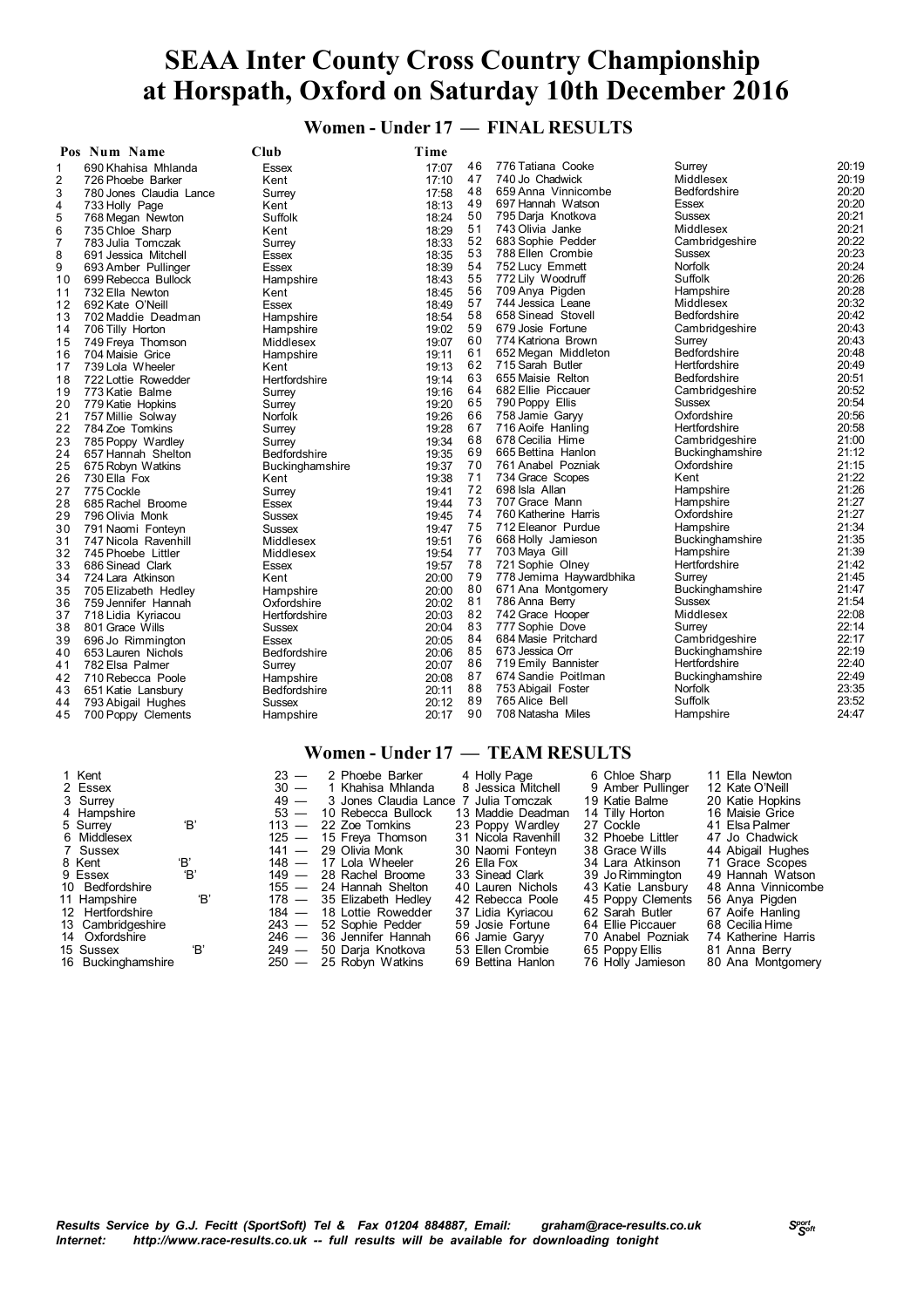**Women - Under 20 — FINAL RESULTS**

| Pos Num Name                        | Club                   | Time  |                                 |                 |       |
|-------------------------------------|------------------------|-------|---------------------------------|-----------------|-------|
| 1076 Jodie Judd                     | Essex                  | 21:50 | 30 1168 Chloe Pollard           | Sussex          | 25:08 |
| $\overline{2}$<br>1107 Lilly Coward | Kent                   | 22:00 | 31 1111 Sarah Hall              | Kent            | 25:09 |
| 1150 Niamh Brown                    | Surrey                 | 22:11 | 32 1148 Georgia Bell            | Surrey          | 25:13 |
| 1115 Jessica Keene<br>4             | Kent                   | 22:20 | 33 1116 Bonnie Maugey           | Kent            | 25:25 |
| 1151 Gabi Eglen<br>5                | Surrey                 | 22:29 | 34 1113 Emilia Hope             | Kent            | 25:32 |
| 6<br>1146 Emily Moyes               | Suffolk                | 22:32 | 35 1136 Jessica Duckett         | Oxfordshire     | 25:36 |
| 1081 Daisy D'santos                 | Hampshire              | 22:35 | 36 1096 Alicia Found            | Herfordshire    | 25:40 |
| 8<br>1156 Pippa Monk                | Surrey                 | 22:52 | 37 1093 Alex Bentley            | Herfordshire    | 25:43 |
| 9<br>1124 Eillish O'Grady           | Middlesex              | 22:56 | 38 1088 Alana Spiers            | Hampshire       | 25:45 |
| 10 1122 Georgia Fear                | Middlesex              | 23:08 | 39 1086 Anna Reavey             | Hampshire       | 25:46 |
| 1072 Lydia Hallam<br>11             | Essex                  | 23:14 | 40 1126 Esther Pigney           | Middlesex       | 25:48 |
| 12 1137 Helene Greenwood            | Oxfordshire            | 23:27 | 41 1167 Kathy Peters            | Sussex          | 25:51 |
| 13 1073 Victoria Hiscock            | Essex                  | 23:33 | 42 1162 Phoebe Connolly         | <b>Sussex</b>   | 25:52 |
| 14 1159 Nancy Scott                 | Surrey                 | 23:36 | 43 1085 Hannah Polden           | Hampshire       | 26:01 |
| 15 1080 Holly Collier               | Hampshire              | 23:38 | 44 1170 Charlotte Reading       | Sussex          | 26:12 |
| 16 1160 Tara Bage                   | <b>Sussex</b>          | 23:40 | 45 1153 Sally Hitchins          | Surrey          | 26:17 |
| 17 1083 Evie Grice                  | Hampshire              | 24:16 | 46 1139 Lottie Siddle           | Oxfordshire     | 26:18 |
| 18 1065 Belinda Dow                 | Cambridgeshire         | 24:19 | 47 1056 Leonie Glasson          | Buckinghamshire | 26:22 |
| 19 1147 Sophie Tooley               | Suffolk                | 24:21 | 48 1121 Caroline Dunnett        | Middlesex       | 26:35 |
| 20 1060 Natasha Taylor              | <b>Buckinghamshire</b> | 24:25 | 49 1052 Bonnie Murphy           | Bedfordshire    | 26:41 |
| 21 1157 Hannah Morris               | Surrey                 | 24:29 | 50 1068 Hannah Randall          | Cambridgeshire  | 26:43 |
| 22 1166 Kannagh Marsh               | Sussex                 | 24:31 | 51 1106 Joanna Clowes           | Kent            | 26:46 |
| 23 1057 Rebecca Leadbeater          | Buckinghamshire        | 24:33 | 52 1158 Morgan Morrison         | Surrey          | 26:48 |
| 24 1152 Evie Higton                 | Surrey                 | 24:36 | 53 1138 Jenny Milne             | Oxfordshire     | 26:50 |
| 25 1119 Lucy Thompson               | Kent                   | 24:37 | 54 1059 Megan Styles            | Buckinghamshire | 27:20 |
| 26 1131 Amy Clarke                  | <b>Norfolk</b>         | 24:37 | 55 1143 Chloe Goobold           | Suffolk         | 28:11 |
| 27 1064 Diana Chalmers              | Cambridgeshire         | 24:39 | 56 1102 Georgia Robin           | Herfordshire    | 28:57 |
| 28 1082 Hannah Froud                | Hampshire              | 24:47 | 57 1078 Georgia Phillips        | Essex           | 29:33 |
| 29 1095 Gabriella Kyriacou          | Herfordshire           | 25:05 | 58 1054 Freya Vafadari          | Bedfordshire    | 30:46 |
|                                     |                        |       | Women - Under 20 — TEAM RESULTS |                 |       |

| 1 Surrey<br>2 Kent<br>3 Hampshire<br>4 Essex<br>5 Middlesex<br>6 Sussex<br>7 Surrey<br>8 Buckinghamshire | 'B' | $30 - 3$ Niamh Brown<br>$62 - 2$ Lilly Coward<br>67 - 7 Daisy D'santos<br>$82 - 1$ Jodie Judd<br>107 - 9 Eillish O'Grady<br>$109 - 16$ Tara Bage<br>$122 - 21$ Hannah Morris<br>144 — 20 Natasha Taylor | 5 Gabi Eglen<br>4 Jessica Keene<br>15 Holly Collier<br>11 Lydia Hallam<br>10 Georgia Fear<br>22 Kannagh Marsh<br>24 Evie Higton | 8 Pippa Monk<br>25 Lucy Thompson<br>17 Evie Grice<br>13 Victoria Hiscock 57 Georgia Phillips<br>40 Esther Pigney<br>30 Chloe Pollard<br>32 Georgia Bell | 14 Nancy Scott<br>31 Sarah Hall<br>28 Hannah Froud<br>48 Caroline Dunnett<br>41 Kathy Peters<br>45 Sally Hitchins<br>23 Rebecca Leadbeater47 Leonie Glasson 54 Megan Styles |
|----------------------------------------------------------------------------------------------------------|-----|---------------------------------------------------------------------------------------------------------------------------------------------------------------------------------------------------------|---------------------------------------------------------------------------------------------------------------------------------|---------------------------------------------------------------------------------------------------------------------------------------------------------|-----------------------------------------------------------------------------------------------------------------------------------------------------------------------------|
| 9 Oxfordshire<br>10 Herfordshire                                                                         |     | 146 - 12 Helene Greenwood 35 Jessica Duckett<br>158 — 29 Gabriella Kyriacou 36 Alicia Found 37 Alex Bentley                                                                                             |                                                                                                                                 | 46 Lottie Siddle                                                                                                                                        | 53 Jenny Milne<br>56 Georgia Robin                                                                                                                                          |